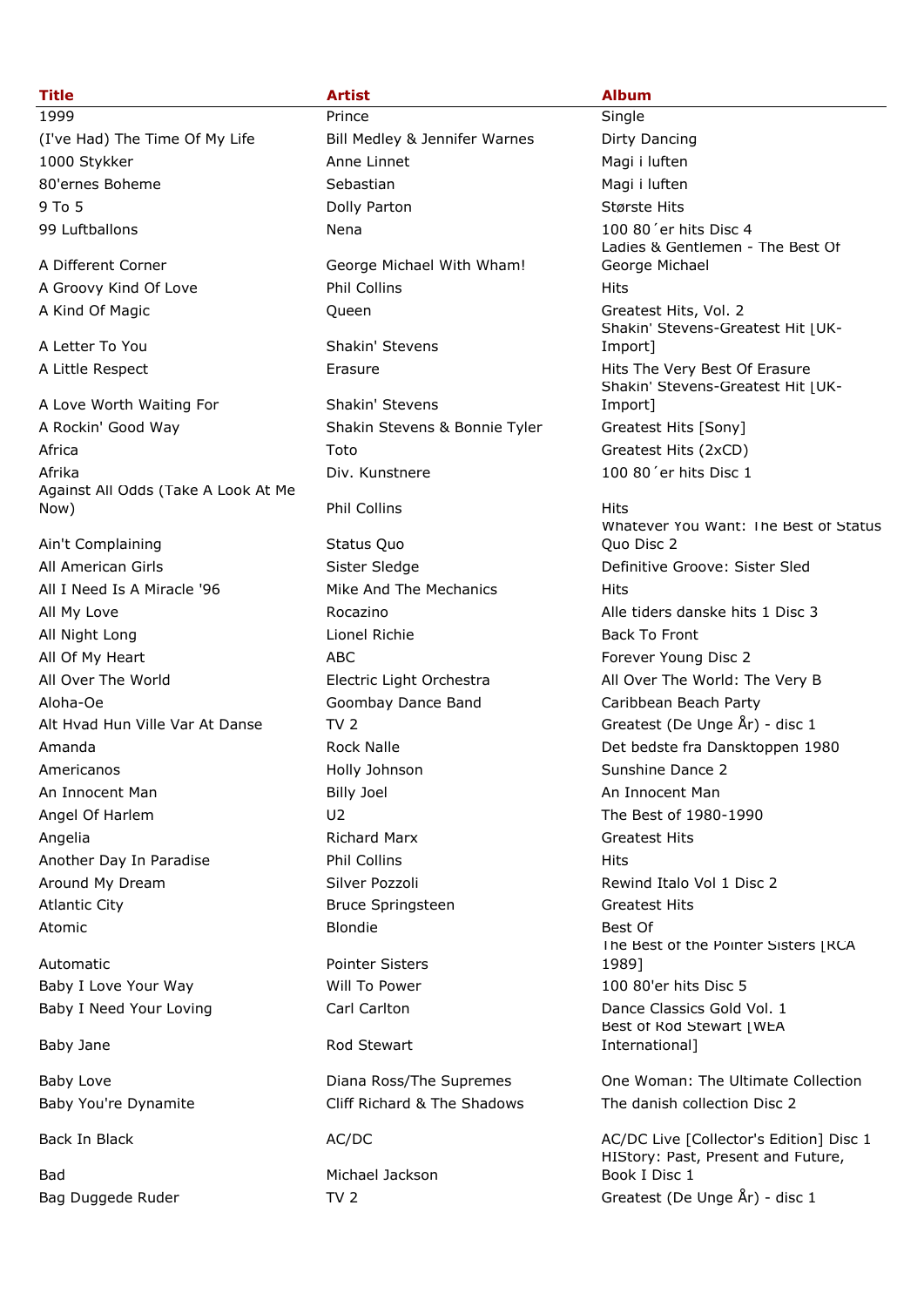Beat It Michael Jackson Better Be Good To Me Tina Turner Tina Turner All the Best Disc 2 Better Days **Bruce Springsteen** Greatest Hits Bruce Springsteen

Blue Eyes **Elton John** Blue Monday (Original 12')' New Order New Order Dance Classics Gold Vol. 1 Blue Night Shadow Two Of Us Fetenkult Disco 80 Borderline **Madonna** Madonna The Immaculate Collection Born In The U.S.A. **Bruce Springsteen** Greatest Hits Born In The U.S.A. Born To Run Bruce Springsteen Greatest Hits Boulevard Of Broken Dreams Smokie Smokie Collection Disc 1 Boys **Sabrina** 100 80'er hits Disc 5 Boys Do Fall In Love **Secret Agent** Robin Gibb **Secret Agent** Secret Agent Bravo Charlie **Charlie Charlie Lars H.U.G** Charlie Charlie Charlie Lars H.U.G Charlie Charlie Charlie Lars H.U.G Bravo Charlie (2011 Digital Re Kliche Kliche De Samlede Klichier Break My Stride The Matthew Wilder Matchew Wilder 100 80<sup>'</sup>er hits Disc 3 Breakaway **Sunshine Dance 2** Tracey Ullman Sunshine Dance 2

Breaking Up My Heart Shakin' Stevens Bridge To Your Heart Wax LOVE Feelings Brilliant Disguise Bruce Springsteen Greatest Hits Brother Louie **Modern Talking** Modern Talking Simply the Best of the 80's Brændende Læber **Ray Dee Ohh** Ray Dee Ohh Ray Dee Ohh Burning Bridges (On and off and on Again) Status Quo Buster Nanna Manna det bedste af dansk musik California Blue **Roy Orbison** Roy Orbison Mystery Girl Call Me (12'' Mix) Spagna Dance Classics Gold Vol. 3 Calling America ELO Greatest Hits Vol. 2 Cambodia Kim Wilde Greatest Hits Can The Can Suzi Quatro Mild One: Greatest Hits Can't Fight This Feeling This Feeling REO Speedwagon 100 80'er hits Disc 5 Caravan Of Love **The Housemartins** Best Of

Bakerman Laid Back Good Vibes Bambi På Glatis Dodo & The Dodos Største Hits Bamsefar Bamses Venner Bamse´s Allerbedste Barndommens Gade Anne Linnet Anne Linnet Nattog til venus CD 2 Basuner Og Engle Shu-bi-dua Shu-bi-dua 3 Shu-bi-dua 4

Big Fun **Kool & The Gang** 

Billie Jean Michael Jackson Billy Boy OneTwo Greatest

Balla Balla Francesco Napoli Cream of summer Disc 2 Ballerina Girl **Communist Communist Communist Communist Communist Communist Communist Communist Communist Communist Communist Communist Communist Communist Communist Communist Communist Communist Communist Communist Commun** Barbados Goombay Dance Band Caribbean Beach Party Be Babalula TV 2 Greatest (De Unge År) - disc 1 Beast Of Burden **Bette Midler** Bette Midler Experience The Divine(Greatest Hits) HIStory: Past, Present and Future, Book I Disc 1 Bette Davis Eyes (Original) Kim Carnes Simply the Best of the 80's Get Down on It: The Very Best of Kool & the Gang HIStory: Past, Present and Future, Book I Disc 1 Bitterblue **Bonnie Tyler** The Very Best Of Bonnie Tyler Communist Communist Communist Communist Communist Communist Communist Communist Communist Communist Communist Communist Communist Communist Communist Communist Commun The Very Best of Elton John [Polygram Germany] Disc 2 Shakin' Stevens-Greatest Hit [UK-Import] Whatever You Want: The Best of Status Quo Disc 2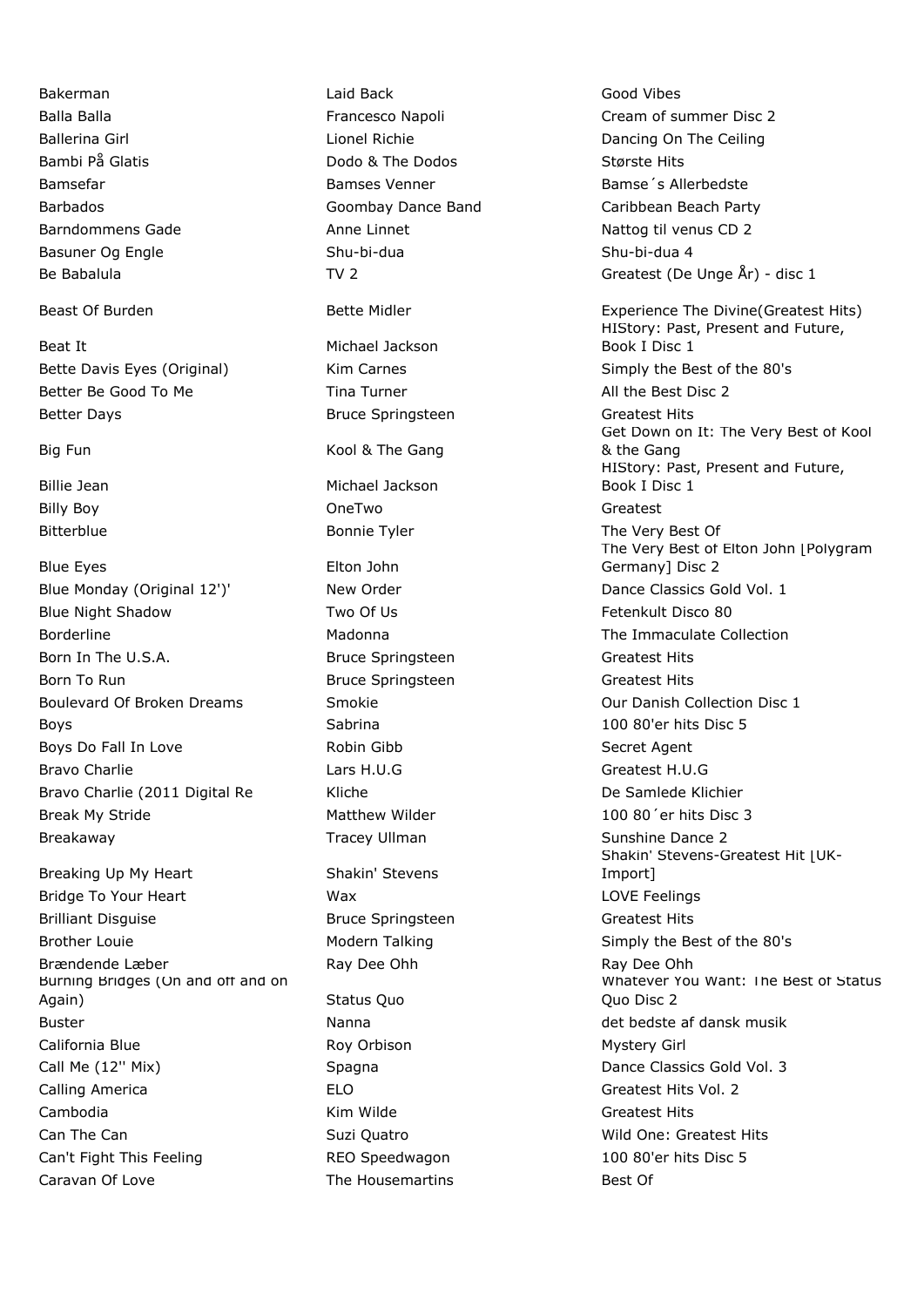Chain Reaction **Diana Ross** Chequered Love **Kim Wilde** Kim Wilde Flere fantastiske 80' ere

Childhood [Theme from "Free Willy 2"] Michael Jackson Chinatown, Yellow Moon Og Den Sorte Fugl Fugl Communication of the Solid Johnny Madsen Francisco Federation of The Federation of the Federation of the Federation of the Federation of the Federation of the Federation of the Tennes of the Tennes of the Tennes Color My Love **Fun Fun Fun Fun Fun Fun Fun Fun Fun** Happy Summer Hits Come Back And Stay Paul young 100 80´er hits Disc 4 Come On Eileen **Dexy's Midnight Runners** Feel the Musik

Come on, Let's Go Los Lobos

Come Together **Michael Jackson** 

Crime Of Passion Mike Oldfield D.I.S.C.O. Ottawan Eldorado 3

Da Ya Think I'm Sexy? Rod Stewart

Dagen Efter Dagen Derpå Thomas Helmig

De Smukke Unge Mennesker Kim Larsen

Careless Whisper George Michael With Wham! Carrie Europe 100 80´er hits Disc 2 Cars And Girls Prefab Sprout 100 80´er hits Disc 3

Celebration Celebration Celebration Celebration

Cherish Kool & the Gang Cherry Darling **Bamses Venner** Rockcreme Rockcreme

Comment Ca Va **The Shorts** The Shorts **Eldorado** Costa Del Sol C. V. Jørgensen Magi i luften Costa Kalundborg **Shubidua** Shubidua **Femten skarpe skud** 

Daddys Home The Shadows Cliff Richard & The Shadows The danish collection Disc 2

Dance Hall Days **Wang Chung 80s Forever** 80s Forever Dancing In The Dark **Bruce Springsteen** Greatest Hits Dancing On The Ceiling The Lionel Richie Contact Dancing On The Ceiling Dancing On The Ceiling Danmark Gnags Greatest Gnags Greatest Gnags Greatest Dansende Blå Linealer Gnags Gnags Greatest Danser På Vulkaner Sebastian Sebastian På Vulkaner Dansevise Lars H.U.G Greatest H.U.G De Do Do Do, De Da Da Da Da Come The Police Come Control of Greatest Hits

De Tørre Er De Best **De Best** Johnny Madsen & Hal Bal Boys De Tørre Er De Best... (Men Vå

Ladies & Gentlemen - The Best Of George Michael Get Down on It: The Very Best of Kool & the Gang Centerfold J. Gelia band Flere fantastiske 80ére Disc 2 Love & Life: The Very Best of Diana Ross [1 Disc Edition] Cheque Book Henning Stærk Greastet And Still Going Strong

Cheri Cheri Lady **Modern Talking** 100 80<sup>'</sup>er hits Disc 4 Get Down on It: The Very Best of Kool & the Gang

Cherish Madonna The Immaculate Collection

HIStory: Past, Present and Future, Book I Disc 2

La Bamba: Original Motion Picture **Soundtrack** HIStory: Past, Present and Future, Book I Disc 2 Confusion Electric Light Orchestra All Over The World: The Very B Costa Del Sol CV Jørgensen Det bedste fra Dansktoppen 1980

Couple Days Off **Huey Lewis And The News** This Is It: the Collection [UK-Import] Rock Hits of the 80's [Sony Special Products 2000] Cry Just A Little Bit **Shakin' Stevens Shakin' Stevens Shakin' Stevens** Shakin' Stevens-Greatest Hit [ Da Da Da Da Trio Forever Young Disc 2 Best of Rod Stewart | WEA International] Årene Går (De Største Af De Første) (CD, Album) at Discogs Kim Larsen's Greatest: Guld & Grønne Skove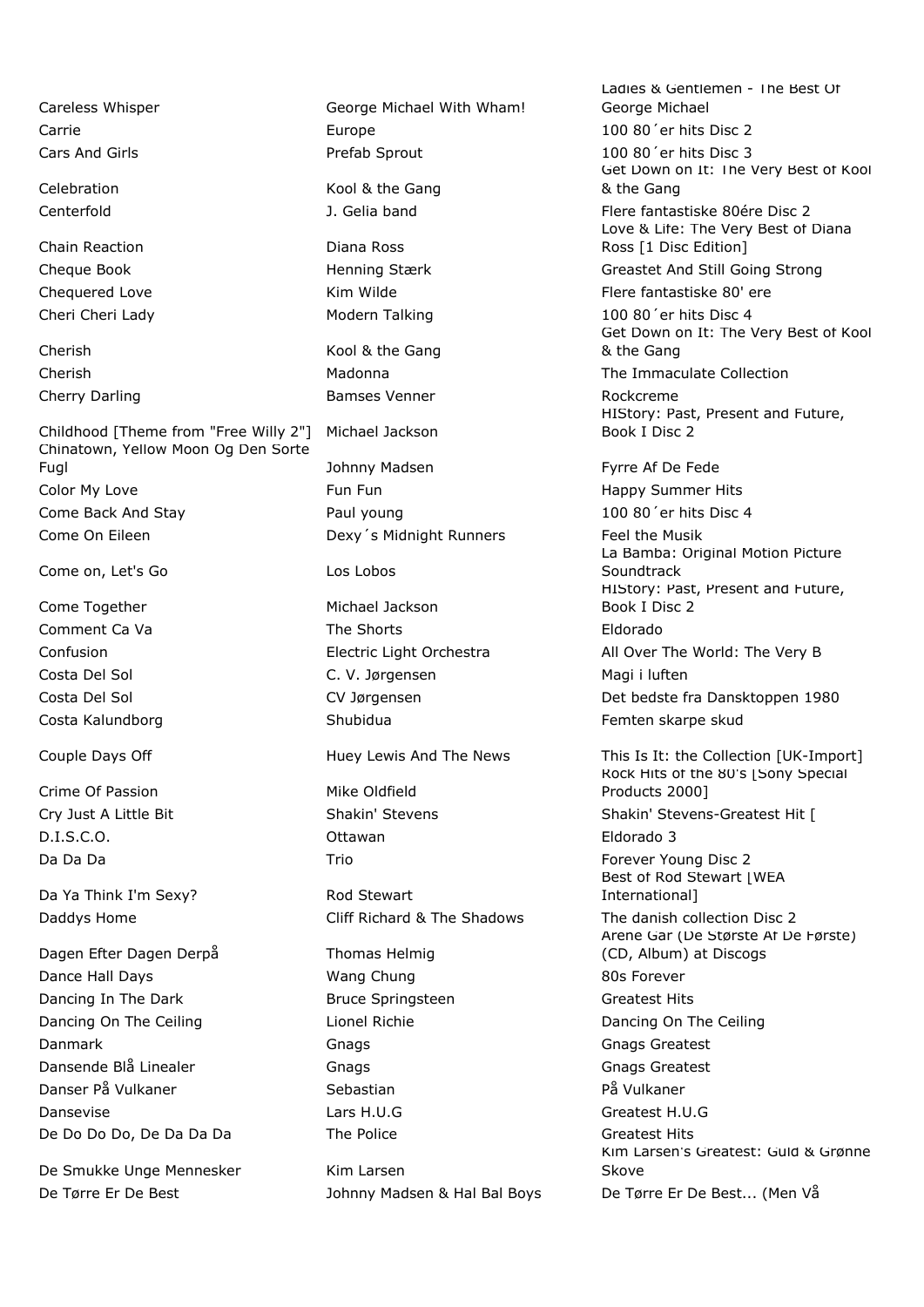Dead Ringer For Love **Meat Loaf** Meat Loaf **Hits Out of Hell** Dear John Status Quo Delirio Mind
Belirio Mind
Belirio Mind
Belirio Mind
Belirio Mind
Belirio Mind
Belirio Mind
Belirio Mind
Belirio Mind
Belirio Mind
Belirio Mind
Belirio Mind
Belirio Mind
Belirio Mind
Belirio Mind
Belirio Mind
Belirio Mind
B Den Allersidste Dans Kim Larsen Den Bedste Tid OneTwo Greatest Den Dejligste Morgen Gnags Gnags Greatest Den Grønne Shu-bi-dua Shu-bi-dua 200 Disc 6 Den Gule Paraply Skilfinger Den gule paraply Den Jeg Elsker Sanne Salomonsen The Hits Den Jeg Elsker, Elsker Jeg Diverse Danske Kunstnere 100 80´er hits Disc 2 Den Nat Skilfinger Den gule paraply Der Kommissar Falco 100 80´er hits Disc 3 Desire U2 The Best of 1980-1990 Det' En Hem'lighed Laban De Største Narrestreger Det Er Hans Kys Laban De Største Narrestreger Det Er Ikke Det Du Siger Sanne Salomonsen The Hits Det Er Mig Der Står Herude Og Banker På Thomas Helmig Det Jeg Føler For Dig Laban De Største Narrestreger Det Mørke Jylland TV 2 TV 2 Greatest (De Unge År) - disc 1 Dig Og Mig **Dieters Lieder** 100 80'er hits Disc 5 Diggi Loo Diggi Ley Herreys Kitsch Hits 2 Dirty Diana Michael Jackson The Collection Disco Band **Scotch** Scotch **Scotch** Rewind Italo Vol 1 Disc 2 Dit Navn, Dit Nummer Laban De Største Narrestreger Do Ya Wanna Funk **Patrick Cowley feat. Sylvester** Dance Classics Volume 1 Do You Really Want To Hurt Me Culture Club The Party Album Doctor! Doctor! Thompson Twins 100 80´er hits Disc 3 Dolce Vita **Ryan Paris Forever Young Disc 2** Collection Ryan Paris **Forever Young Disc 2** Dolce Vita Gim-mix Eldorado Disc 2 Don't Dream It's Over **Crowded House** Flere fantastiske 80ére Disc 2

Donna Los Lobos

Don't Go Breaking My Heart Elton John & Kiki Dee

Don't Let The Sun Go Down On Me Elton John Don't Stand So Close To Me The Police The Police Construction of Greatest Hits Don't Talk Hank B. Marvin Eldorado 3 Disc 3 Don't Worry Be Happy **Bobby McFerrin** The Ultimate Summer Party Disc 1 Don't you (forget about me) Simple Minds The Ultimate Film Hits Disc 2 Don't You Want Me The Human League The Human League Down Under The Men At Work 100 80<sup>'</sup>er hits Disc 3 Dr. Beat Miami Sound Machine 100 80´er hits Disc 4 Dreamin' Cliff Richard & The Shadows The danish collection Disc 2 Dreaming Blondie Blondie Blondie Best Of Drive **The Cars** Complete Greatest Hits Complete Greatest Hits

De Vilde Og De Værste Sebastian Sebastian Øjeblikkets Mester Don't Leave Me This Way **Communards** 80s Forever

Whatever You Want: The Best of Status Quo Disc 2 Kim Larsen's Greatest: Guld & Grønne Skove Årene Går (De Største Af De Første) (CD, Album) at Discogs La Bamba: Original Motion Picture **Soundtrack** Don't Bring Me Down Electric Light Orchestra All Over The World: The Very B The Very Best of Elton John | Polygram Germany] Disc 2 The Very Best of Elton John | Polygram Germany] Disc 1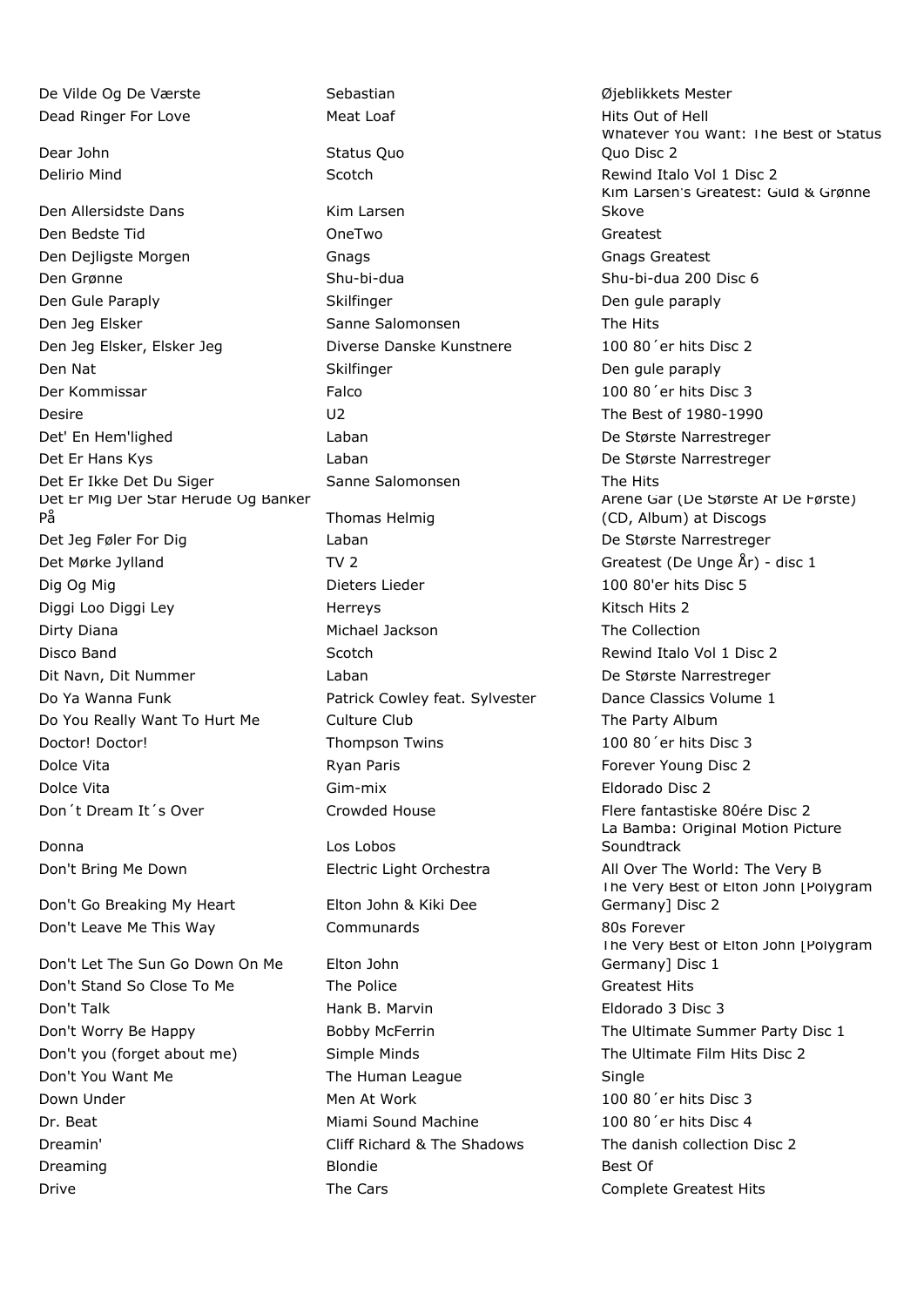Du' Det Dejligste Tommy Seebach Eldorado Disc 3

Dybt Inde I Mit Hierte Thomas Helmig Easy Lover **Phil Collins Phil Collins Phil Collins Phil Collins Phil Collins** 

Ebony And Ivory **Stevie Wonder** Elevator Boy Laid Back Good Vibes

Elsk Mig I Nat **Rocazino** Rocazino **Alle Tiders Danske Hits vol 1 - CD 01** Elsker Dig For Evigt Lars H.U.G Greatest H.U.G Elskes Af Dig **Ray Dee Ohh** Ray Dee Ohh Ray Dee Ohh En At Bli' Som and The State Disc 2 and Johnny Madsen Madsen Madsens Største Disc 2 En Sommerdag For Alt For Længe Siden TV 2 Greatest (De Unge År) - disc 1 En Underlig Fisk Gnags Gnags Greatest

Endless Love **Diana Ross** Enjoy The Silence The Best Of Depeche Mode The Best Of Depeche Mode Ensomme Hjerters Sang Gry Gry Communication of the Communication of the Communication of the Communication of the Communication of the Communication of the Communication of the Communication of the Communication of the Com Especially For You Kylie Minogue & Jason Donovan Lovesongs Top 100 Disc 2 Et Lille Kys Eller To (Åh Hvor Jeg, Ih Hvor Jeg, Uuh Hvor Jeg Vil) Boobs Eldorado 3 Disc 3 Eternal Flame **Bangles Bangles Bangles Bangles Bangles Bangles Bangles Bangles Bangles Bangles Bangles Bangles Bangles Bangles Bangles Bangles Bangles Bangles Bangles Bangles Bangles** Evelyn Charles TV 2 Createst (De Unge År) - disc 1 Eventyr For Begyndere TV 2 TV 2 Greatest (De Unge År) - disc 1 Every Breath You Take The Police The Police Createst Hits

Every Little Thing She Does Is Magic The Police The Steam Assessment Rits

Everybody Needs Somebody To Love The Blues Brothers

Everybody Wants To Rule The World Tears For Fears The Mondon Chrive Time 3 Disc 2 Disc 2 Everytime You Go Away Paul Young 100 80´er hits Disc 2

Family Man Mike Oldfield Faster Than The Speed Of Night Bonnie Tyler Greatest Hits [Sony]

Father Figure **George Michael** Flash In The Night Secret Service Single Flashdance....What A Feeling Trene Cara **Internet Cara Irene Cara** DriveTime Volume 3 Fodgænger Gnags Greatest Gnags Greatest Gnags Greatest Gnags Greatest Gnags Greatest Folkevognen Shu-bi-dua Shu-bi-dua 200 Disc 9 Footloose **Kenny Loggins** Kenny Loggins 100 80<sup>'</sup>er hits Disc 1

Faith **Faith** George Michael

Du Er News Alle Tiders Danske Hits 1 - CD 2

Du Og Mig Danseorkestret Ukendt album (05-05-2009 13:33:05) Årene Går (De Største Af De Første) (CD, Album) at Discogs Song Review: A Greatest Hits Collection [Import Bonus Tracks]

Love & Life: The Very Best of Diana Ross [1 Disc Edition]

The Blues Brothers: Original Soundtrack Recording

Everywhere The Fleetwood Mac Greatest Hits (CD, Album) at Discogs Express Yourself **Express Yourself** Madonna The Immaculate Collection Eye Of The Tiger The Most Wanted Movie Hits Survivor Controller Most Wanted Movie Hits Fade To Grey The Contract Contract Contract Contract Visage The Contract Can't Get Enough Ladies & Gentlemen - The Best Of George Michael Fame Trene Cara Most wanted movie hits Disc 2 The Best of Maggie Reilly: There and Back Again Ladies & Gentlemen - The Best Of George Michael Fire Henning Stærk Greastet And Still Going Strong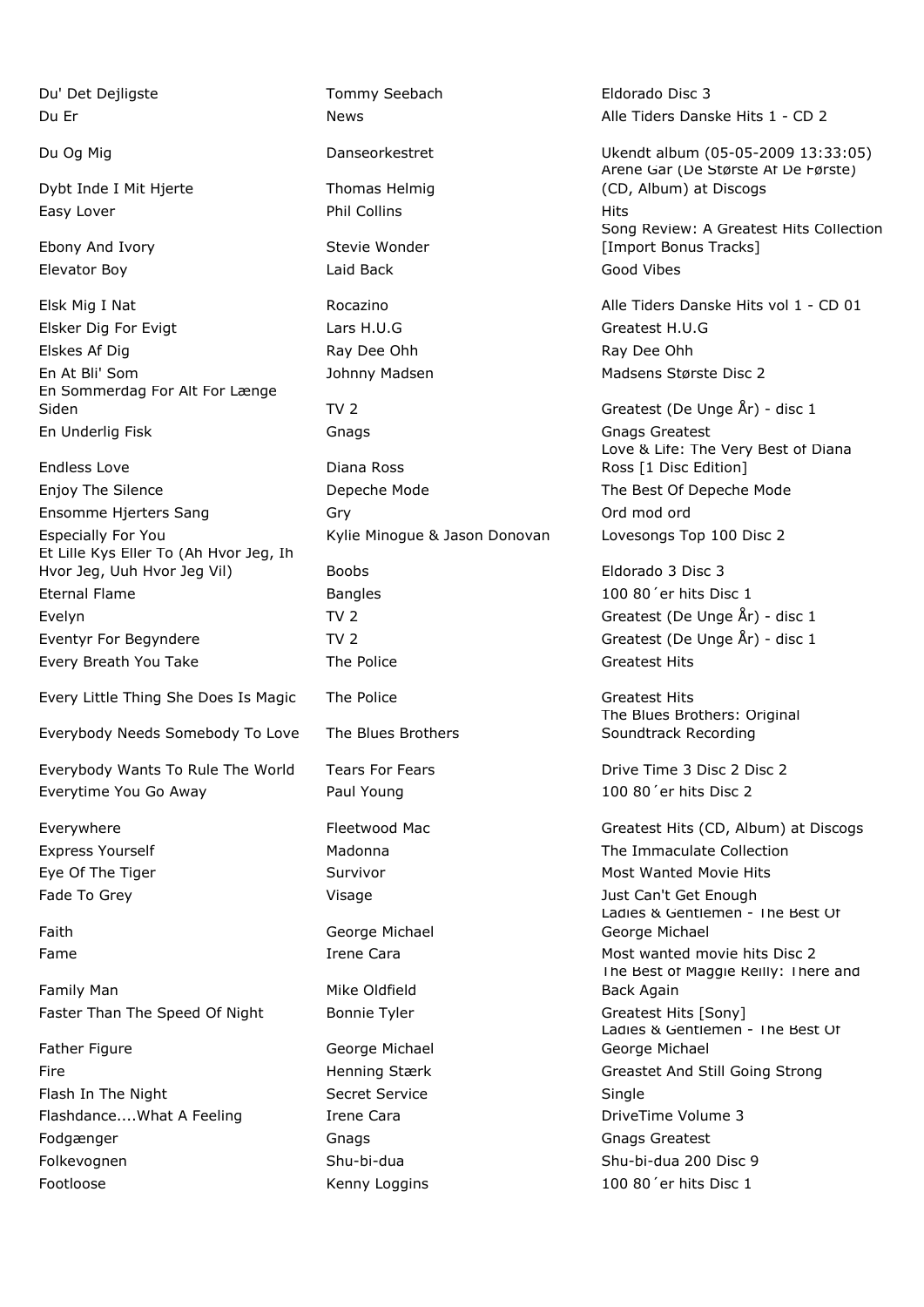For Those About To Rock (We Salute You) The Contract Contract AC/DC AC/DC AC/DC Live [Collector's Edition] Disc 2 Forever Young The Community Controller Alphaville Forever Young Disc 2 Forårsdag **Anne Linnet** Mattog til venus CD 2 Frankie Sister Sledge Befinitive Groove: Sister Sledge Sister Sledge Befinitive Groove: Sister Sled

Fresh Kool & The Gang Fri Som Fuglen TV 2 TV 2 Greatest (De Unge År) - disc 1 Friends Will Be Friends **COMIC CONTENTS** Controller Controller Controller Greatest Hits, Vol. 2 From A Twinkling Star To A Passing Angel **ABBA** The Visitors De Luxe Edition ABBA Fru Sauterne Kim Larsen & Kjukken En Lille Pose Støj Fuld Af Nattens Stjerner The Lis Sørensen Allerstorste Sange Disc 1 Fuldmånen Lyser Gnags Gnags Greatest Færgemanden af Dennes Johnny Madsen Ferre Af De Fede

Get Down On It Kool & the Gang Gimme All Your Lovin' The Case of ZZ Top Communication Greatest Hits Gimme Hope Joanna **Eddy Grant** Cream Of Summer

Gi'r Du Et Knus **Snapshot** Snapshot **Snapshot** Snapshot Kitsch Hits

Giv Mig Hvad Du Har **Dodo & The Dodos** Største Hits Giv Mig Skibene Tilbage The Dodo & The Dodos Største Hits Give It Up **KC & The Sunshine Band** Happy Summer Hits

Give Me Your Heart Tonight Shakin' Stevens Glory Days **Bruce Springsteen** Greatest Hits Go'e Gamle Fru Olsen The Party Album Rock Nalle The Party Album

Going Down Town Tonight Status Quo Go'nat **Dodo & The Dodos** Største Hits Co'nat Good Life **Inner City** Dance.Dk Got To Be Certain **Example 2** Kylie Minogue **Constants Ultimate Kylie Disc 1** 

## Greased Lightnin' John Travolta

Green Door Shakin' Stevens Guardian Angel **Feel the Music Contract Contract Contract Contract Contract Contract Contract Contract Contract Contract Contract Contract Contract Contract Contract Contract Contract Contract Contract Contract Contract Co** Gør Mig Lykkelig Kim Larsen & Kjukken En Lille Pose Støj Går Med Hunden Gennem Byen Gnags Greatest Gnags Greatest Hand On Your Heart **East Communist Communist Communist Communist Communist Communist Communist Communist Communist Communist Communist Communist Communist Communist Communist Communist Communist Communist Communist Communi** Hands Up (Extended) Ottawan Eldorado

Happy Birthday **Stevie Wonder** 

Freedom George Michael

Gimme Some Lovin' The Blues Brothers

Girl Crazy **Hot Chocolate** 

Ladies & Gentlemen - The Best Of George Michael Get Down on It: The Very Best of Kool & the Gang

Get Down on It: The Very Best of Kool & the Gang Get Rhythm **Ry Cooder Cooperable Ry Cooder Anthology** Cooder Anthology Ghostbusters **Ray Parker Jr Collection CD** 6 Chostbusters CD 6 Gi' Mig Det Jeg Savner Laban De Største Narrestreger The Blues Brothers: Original Soundtrack Recording Every 1's a Winner: The Very Best of Hot Chocolate

Girl Nation **Calculation** D.A.D. No Fuel Left for the Pilgrims

Girls Just Want To Have Fun Cyndi Lauper Twelve Deadly Cyns... And Then Some Shakin' Stevens-Greatest Hit [UK-Import] Whatever You Want: The Best of Status Quo Disc 2 Grease (Original 1978 Motion Picture Soundtrack) Shakin' Stevens-Greatest Hit [UK-Import] Song Review: A Greatest Hits Collection [Import Bonus Tracks]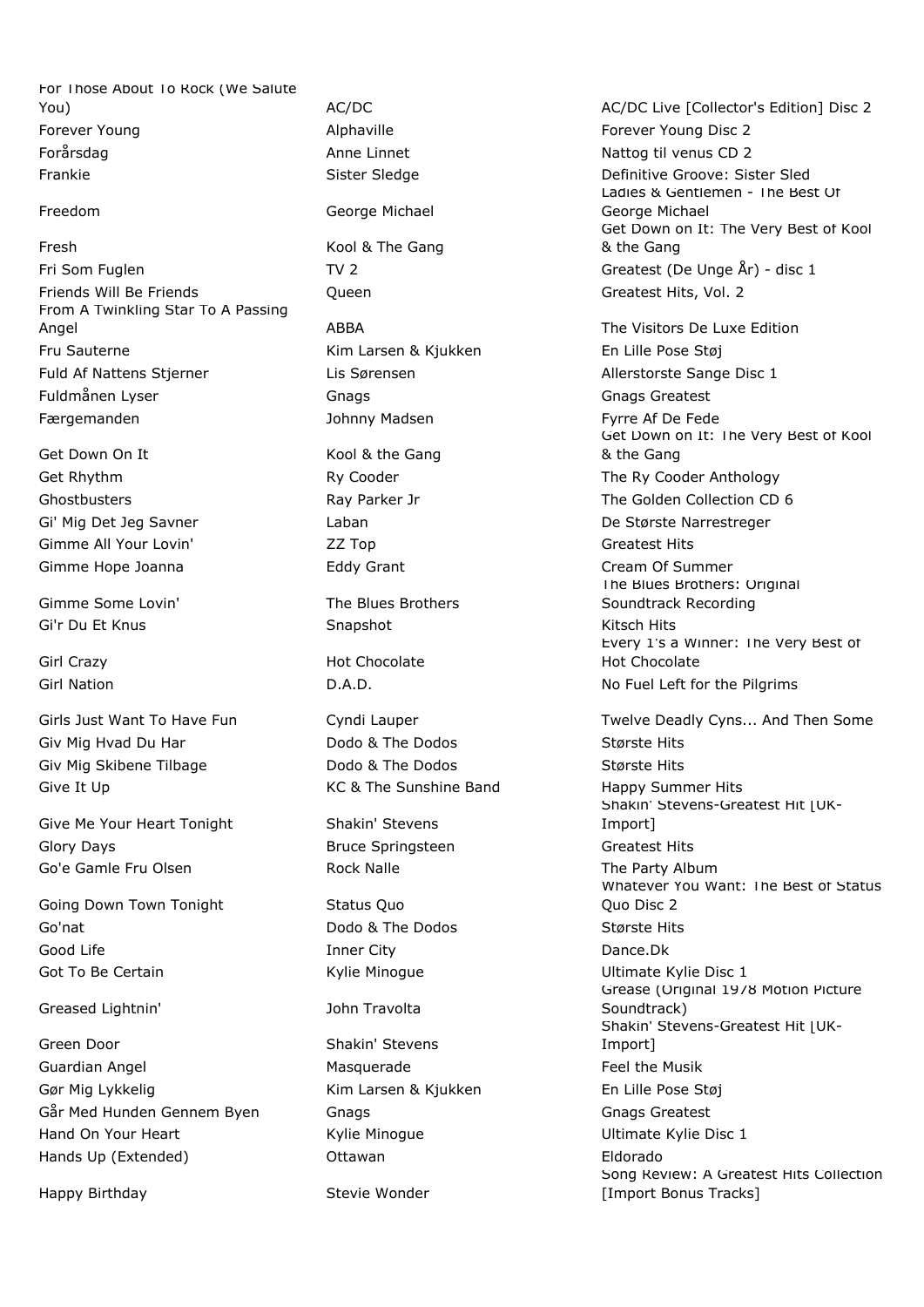Have I Told You Lately (Unplugged) Rod Stewart The Definitive Rod Stewart Have You Ever Seen the Rain Bonnie Tyler Greatest Hits [Sony]

Hej Smukke Snapshot & Bamse Eldorado 3 Disc 3 Hello Lionel Richie Truly The Love Songs

Helst Om Kærlighed Nanna 100 80´er hits Disc 2 Helt Perfekt (Det Blir' Man Aldrig) Laban De Største Narrestreger Here Comes The Rain Again **Eurythmics** Eurythmics The Ultimate Collection

He's So Shy **Pointer Sisters** Hey Little Girl **Icehouse** 80s Forever High Society Girl Laid Back Good Vibes

High Society Girl (Long Dub Vesrion) Laid Back Highway Of Love **Laid Back** Constants Good Vibes

Holding Out For A Hero **Bonnie Tyler** Greatest Hits [Sony] Holyanna Toto Greatest Hits (2xCD)

Hot Dog Shakin' Stevens Hot In The City **Example 2 State Community Idol** The Ultimate Summer Party Disc 2 How Am I Supposed To Live Without You Michael Bolton The Ultimate Collection - CD 1 How Old Are You Robin Gibb How Old Are You

How Will I Know Whitney Houston Hubba Hubba Zoot Zoot Caramba Eldorado Human Touch Bruce Springsteen Greatest Hits Hungry Eyes **Exercise Exercise Exercise Exercise Eric Carmen Exercise Exercise Exercise Pointlet** Dirty Dancing

Haveje **Kim Larsen** 

Heart Of Glass (Maxi) and Blondie Maxi Single Maxi Single Heartbreaker Dionne Warwick 100 80´er hits Disc 1

Hjem Til Århus **På Slaget 12** Hjem til Århus - 18 Hits Hjemad Madsen Madsen Madsen Madsen Madsens Største Disc 2 Hodja Fra Pjort Sebastian Tusind Og En Nat Hold Me Now **South Amoureuse** Johnny Logan **Amoureuse** Amoureuse Hold On Tight **Electric Light Orchestra** 100 80<sup>'</sup>er hits Disc 2 Holder Øje Med Dig North Controller Søs Fenger Magi i luften Magi i luften

Happy Children **P. Lion** P. Lion Cream of summer Disc 2 Har Du Lyst? The Summary State of Bamses Venner The State of State Bamse's Allerbedste

> Kim Larsen's Greatest: Guld & Grønne **Skove**

Heart And Soul **Huey Lewis And The News** This Is It: the Collection [UK-Import]

Heatseeker **AC/DC** AC/DC AC/DC AC/DC AC/DC AC/DC Live [Collector's Edition] Disc 1 Heaven Is A Place On Earth **Belinda Carlisle Carlisle** The Ultimate Summer Party Disc 1 Hele Verden Fra Forstanden TV 2 Greatest (De Unge År) - disc 1

Hells Bells **AC/DC** AC/DC AC/DC AC/DC AC/DC Live [Collector's Edition] Disc 2

The Best of the Pointer Sisters | RCA 1989] Sunshine Reggae: The Best of Laid Back

Hip To Be Square **Huey Lewis And The News** This Is It: the Collection [UK-Import]

Holding Back The Years Simply Red 25: The Greatest Hits [CD/DVD] Disc 1 Holiday Madonna The Immaculate Collection Holiday Rap **MIC Miker G & DJ Sven** Rewind Italo Vol 1 Disc 2 Hookline På Slaget 12 Hjem til Århus - 18 Hits Shakin' Stevens-Greatest Hit [UK-Import]

> Whitney Houston The Ultimate Collection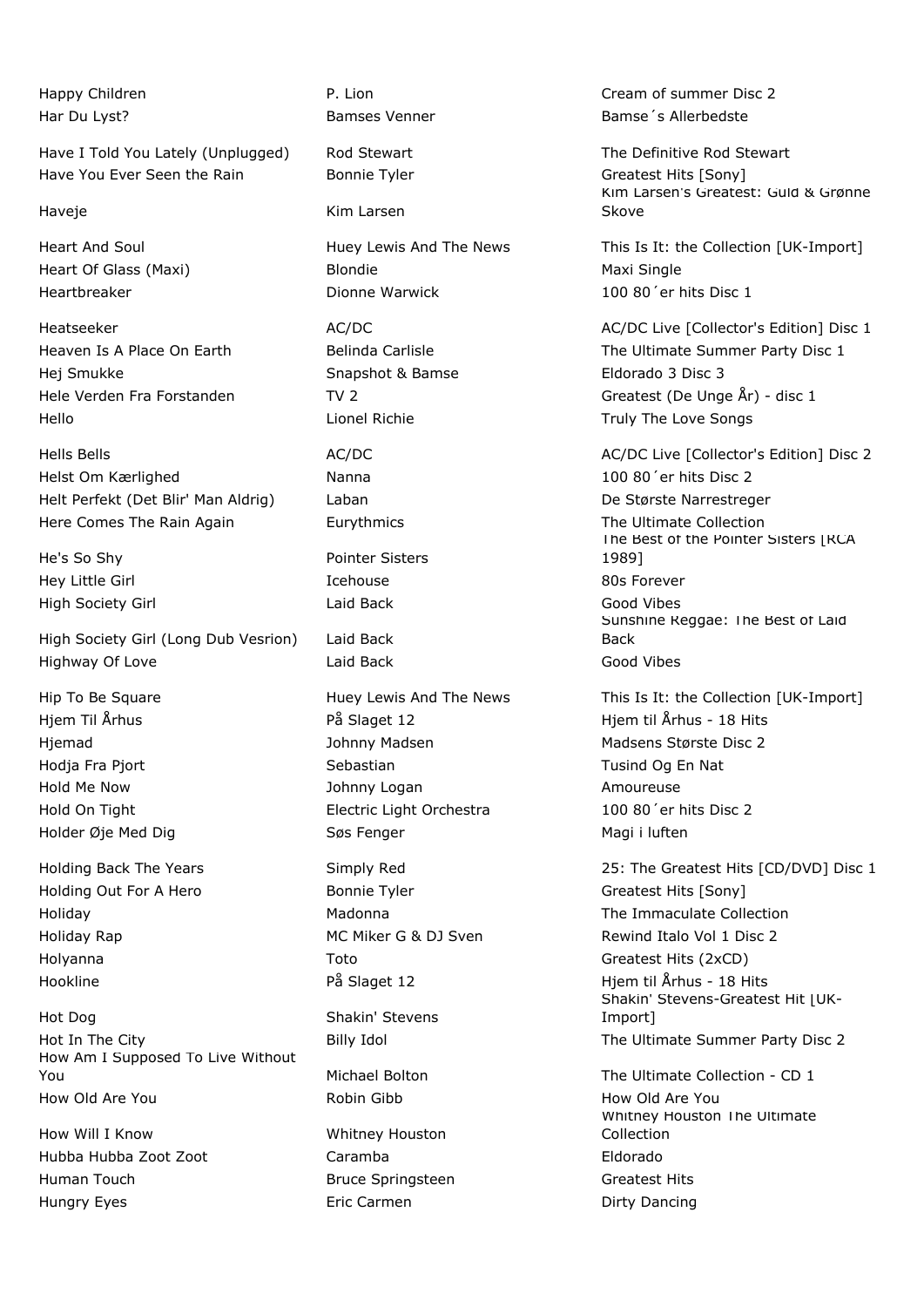Hungry Heart **Bruce Springsteen** Greatest Hits Bruce Springsteen Husk De Kys Lis Sørensen Allerstorste Sange Disc 1 Hva' Har Jeg Da Gjort 
På Slaget 12 Metal av Hjem til Århus - 18 Hits Hvad Gør Vi Egentlig Her Laban De Største Narrestreger Hvide Løgne OneTwo Greatest Hvide Sande Vagn & Vagabonderne Årene rinder Hvis Det Blir' Dodo & The Dodos Største Hits Hvis Du Forstod Sanne Salomonsen The Hits Hvor Skal Vi Sove I Nat Laban De Største Narrestreger Hvorfor Er Lykken Så Lunefuld Lars H.U.G Greatest H.U.G Hvorfor Går Louise Til Bal? Bamses Venner Bamses Venner Bamse <sup>'</sup>s Allerbedste Hymn **Example 2 Hymn** Ultravox **Constructs Forever Young Disc 2** I Can Dance **Sugar And The Lollipops** Eldorado Disc 2

I Can Lose My Heart Tonight C.C. Catch C.C. Catch Modern 80's I Can't Stand The Rain Transform Tina Turner Transform All the Best Disc 1 I Close My Eyes And Count To Ten Laban Laban De Største Narrestreger I Don't Wanna Dance **Eddy Grant** Eddy Grant THE GOLDEN COLLECTION DISC 1 I Don't Wanna Go On With You Like That Elton John I Don't Wanna Lose You **Foreign Affair** Tina Turner **Foreign Affair** Foreign Affair I Don't Want A Lover **Texas** Texas **Texas** DriveTime Volume 3 I Drove All Night Cyndi Lauper 100 80'er hits Disc 2 I Guess That's Why They Call It The Blues Elton John

I Just Called To Say I Love You Stevie Wonder

I Knew You Were Waiting George Michael/Aretha Franklin I Like Chopin **Example 200 80°** Cazebo 100 80<sup>°</sup> er hits Disc 3 I Love The Melody Goombay Dance Band Caribbean Beach Party I Need More Of You **Bellamy Brothers** The Very Best Of Bellamy Brothers The Very Best Of Bellamy Brothers I Promised Myself Nick Kamen Modern 80's I Ran A Flock Of Seagulls 100 80'er hits Disc 4 I Remember High School Chips Eldorado Disc 2 I See The Moon Goombay Dance Band Caribbean Beach Party I Still Haven't Found What I'm Looking For U2 The Best of 1980-1990 I Wanna Dance With Somebody (Who Loves Me) Whitney Houston

I Wanna Rock Twisted Sister I Wanna Wake Up **Boris Gardiner Boris Gardiner Reggae Reggae** Reggae I Want It All **COMENT COMENT CONTACT CONTACT CONTACT CONTACT CONTACT CONTACT CONTACT CONTACT CONTACT CONTACT CONTACT CONTACT CONTACT CONTACT CONTACT CONTACT CONTACT CONTACT CONTACT CONTACT CONTACT CONTACT CONTACT CONTACT C** I Want To Break Free The Communication Control Communication Control Control Control Control Control Control Co

I Want To Know What Love Is Foreigner

I Want Your Sex George Michael

I Just Can't Stop Loving You Michael Jackson/Siedah Garrett I Just Can't Stop Loving You Michael Jackson The Collection I Just Don't Have The Heart Cliff Richard The danish collection Disc 2

I Can Dream About You **Dan Hartman** Twelve Deadly Cyns... And Then Some The Very Best of Elton John [Polygram Germany] Disc 2 The Very Best of Elton John [Polygram Germany] Disc 2 Song Review: A Greatest Hits Collection [Import Bonus Tracks] HIStory: Past, Present and Future, Book I Disc 1 Ladies & Gentlemen - The Best Of George Michael Whitney Houston The Ultimate

Collection Big Hits and Nasty Cuts: The Best of Twisted Sister 25 Years Of Number 1 Hits - Vol. 7 1984/1985 Ladies & Gentlemen - The Best Of George Michael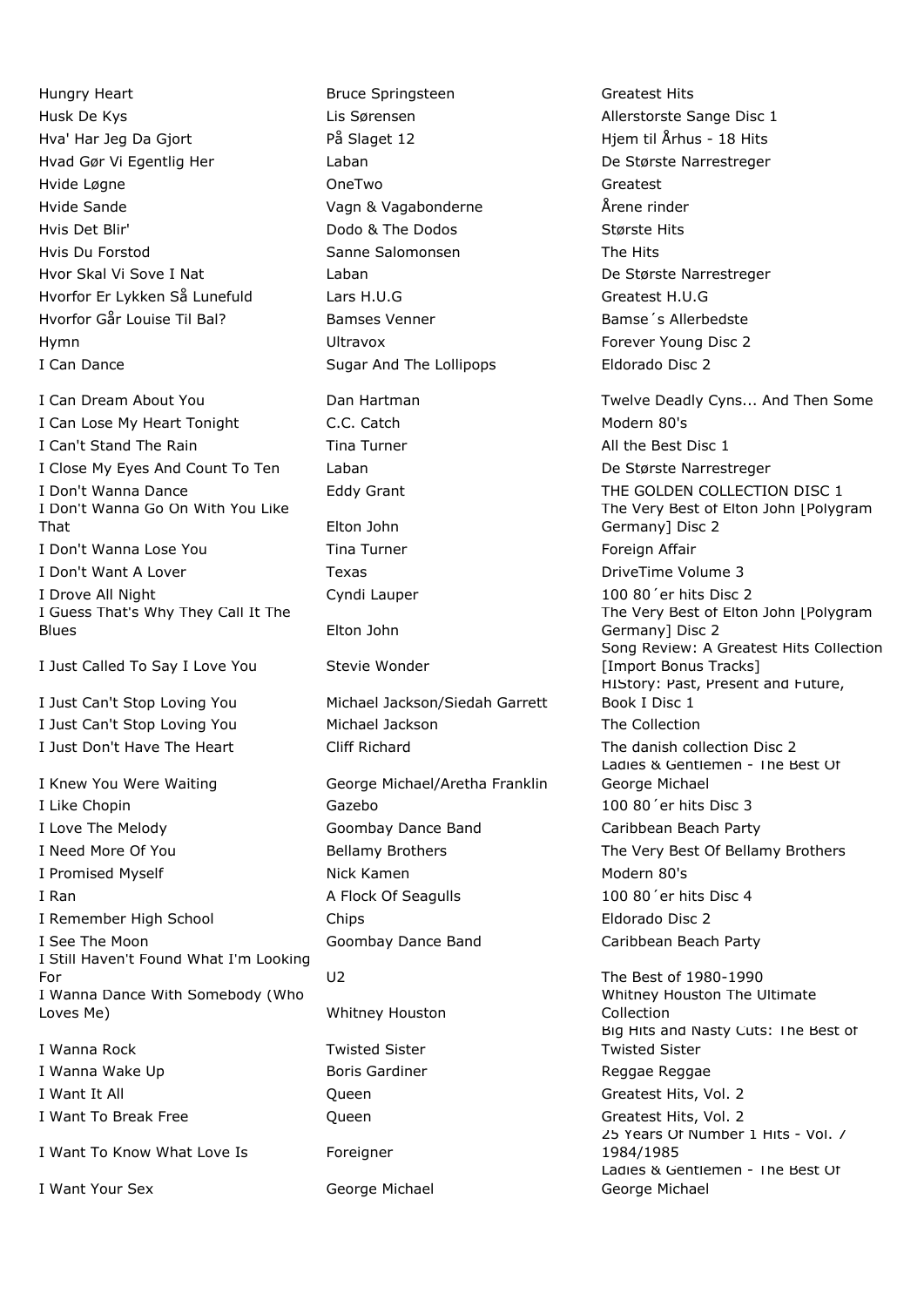I Was Made For Loving You Kiss Kiss Greatest Hits [2005]

I Will Survive Diana Ross

I Won't Let The Sun Go Down On Me Nik Kershaw '98 Remixes I Won't Let You Go **Agnetha Fältskog Eyes of a Woman** I.O.U. **Freez** Freez Freez Forever Young Disc 2 I´ve Got Dreams To Remember Henning Stærk Greastet And Still Going Strong If Only I Could Sydney Youngblood The Party Album

If You Let Me Stay Terence Trent D'arby 100 80'er hits Disc 4 I'll Be Over You **The Community Contract Toto** Greatest Hits (2xCD)

I'll Be Satisfied Shakin' Stevens

I'm Coming Out Diana Ross I'm Gonna Be (500 Miles) The Proclaimers The Best Of I'm Hooked Laid Back Good Vibes I'm Hooked (Shep Pettibone U.S. Dance Mix) Laid Back I'm So Excited Pointer Sisters 100 80´er hits Disc 4

I'm Still Standing The Still Standing Elton John In The Air Tonight **Phil Collins** Phil Collins **Hits** 

In The Army Now Status Quo

It Started With A Kiss Hot Chocolate It Was I Lindsey Buckingham Law & Order It's A Heartache **Bonnie Tyler** Bonnie Tyler Greatest Hits [Sony] It's After Dark **D.A.D.** D.A.D. Special It's Alright (Baby's Coming Back) Eurythmics The Ultimate Collection

It's Raining The Shakin' Stevens

Indtil Dig Igen Lis Sørensen Allerstorste Sange Disc 2 Into The Groove **Madonna** Madonna The Immaculate Collection Invisible Touch **Genesis** Genesis Turn It On Again Islands In The Stream Kenny Rogers & Dolly Parton All The Hits

It's Late Shakin' Stevens It's My Party **Dave Stewart & Barbara Gaskin** Feel the Musik

Love & Life: The Very Best of Diana Ross [1 Disc Edition]

If This Is It **Interport Is It State Huey Lewis And The News** This Is It: the Collection [UK-Import]

If You Don't Know Me by Now Simply Red 25: The Greatest Hits [CD/DVD] Disc 2 Shakin' Stevens-Greatest Hit | UK-Import] Ill Will D.A.D. No Fuel Left for the Pilgrims Love & Life: The Very Best of Diana Ross [1 Disc Edition] Sunshine Reggae: The Best of Laid Back The Very Best of Elton John | Polygram Germany] Disc 2 I'm Your Man Wham 100 80'er hits Disc 5 Imagination **Example 2** Belouis Some **Forever Young Disc 2 Forever Young Disc 2** Whatever You Want: The Best of Status Quo Disc 2 Indianer Tøsedrengene Alle Tiders Danske Hits vol 1 - CD 01 Every 1's a Winner: The Very Best of Hot Chocolate Shakin' Stevens-Greatest Hit | UK-Import]

It's Only Love **Simply Red** 25: The Greatest Hits [CD/DVD] Disc 1 Shakin' Stevens-Greatest Hit [UK-Import] It's Raining Again **Supertramp** Supertramp Supertramp Supertramp - The Very Best Of It's Raining Men The Weather Girls 100 80<sup>'</sup>er hits Disc 4

Jacob's Ladder **Huey Lewis And The News** This Is It: the Collection [UK-Import]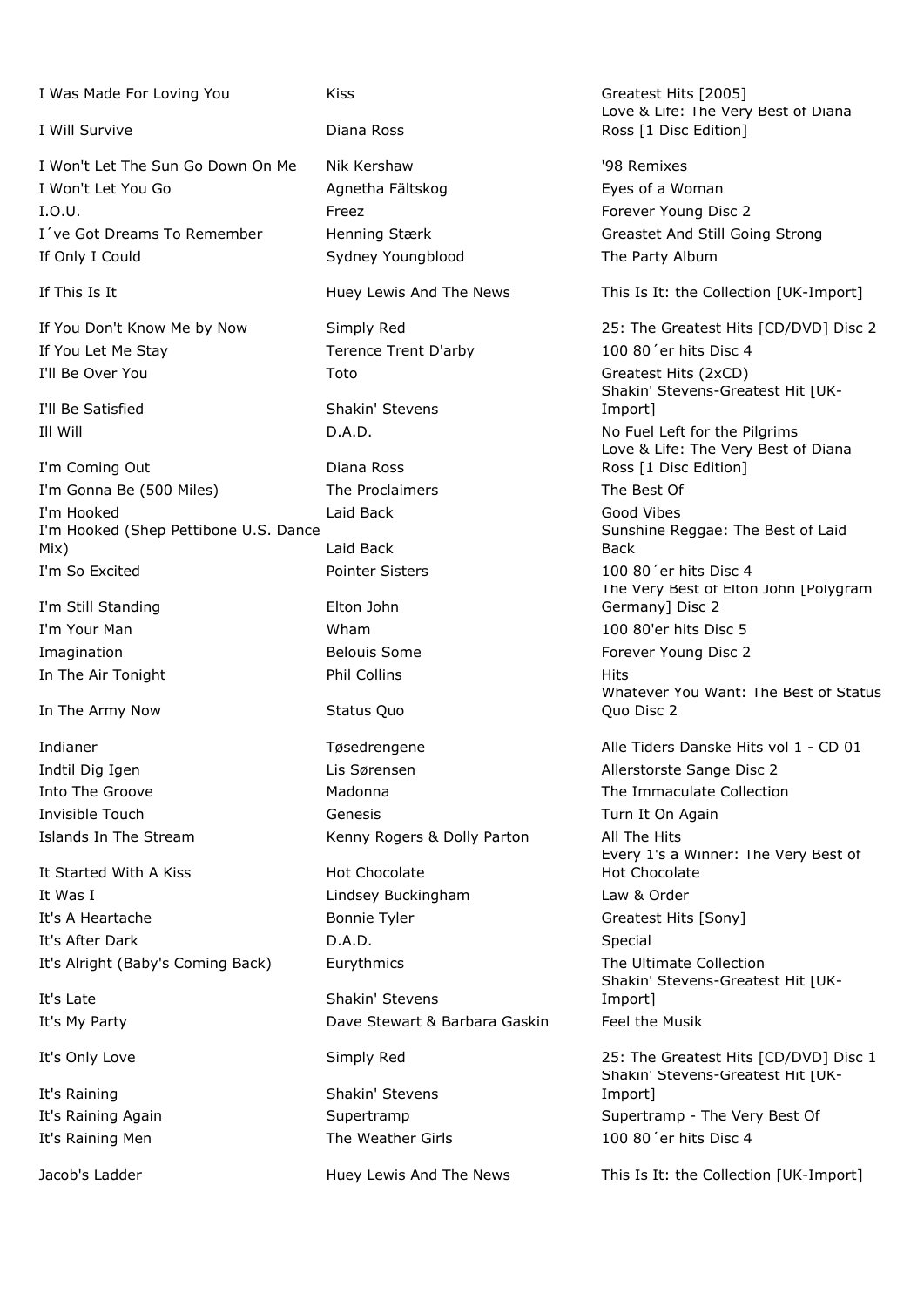Jailhouse Rock The Blues Brothers Japanese Boy **Aneka** 100 80'er hits Disc 5 Je Ne Sais Pas Pourquoi Kylie Minogue Ultimate Kylie Disc 1

Jeg Elsker Kun Dig 15 Stræke På Stribe 15 Stræke På Stribe

Jeg Tager Imod Thomas Helmig

Joanna **Marson Communist Cool & the Gang** Joggin' To The Beat The Flyers Eldorado Disc 3 Johnny Johnny Madsen Fyrre Af De Fede Juicy Lucy Sir Henry Eldorado 3 Disc 3

Jump (For My Love) [Long Version] Pointer Sisters Just A Gigolo David Lee Roth Eldorado 3 Just An Illusion Imagination Disco Just Around The Corner Cock Robin Cock Robin 100 80<sup>'</sup> er hits Disc 1 Just Can't Get Enough Depeche Mode Just Can't Get Enough

Just Like Starting Over **John Lennon** Just The Way You Are **Billy Joel** Billy Joel **Greatest Hits** Just When I Needed You Most Randy Van Warmer Lovesongs Top 100 Jutlandia Kim Larsen & Kjukken En Lille Pose Støj Karma Chameleon **Culture Club** Culture Club Best Of Katolske Kys **På Slaget 12** Hjem til Århus - 18 Hits

Kingston Town **Contract Contract Contract UB 40** Greatest Hits Greatest Hits Kiss (Extended) and Best Of Prince Best Of Best Of Best Of Best Of Best Of Best Of Best Of Best Of Best Of Best Of Best Of Best Of Best Of Best Of Best Of Best Of Best Of Best Of Best Of Best Of Best Of Best Of Best Of Bes Kiss (Kort) **Prince** Best Of Best Of Best Of Best Of Best Of Best Of Best Of Best Of Best Of Best Of Best Of Best Of Best Of Best Of Best Of Best Of Best Of Best Of Best Of Best Of Best Of Best Of Best Of Best Of Best Of B

Kiss The Bride **Elton** John

Kissing A Fool **George Michael** Kloden Drejer Gry Gry Gry Gry Gry Gry Kitsch Hits Kold Som Is Laban Eldorado 3 Disc 3 Kom Tilbage Nu danseorkestret banseorkestret banseorkestret banseorkestret Kun Et Sekund **De Største Narrestreger** Laban De Største Narrestreger Kysser Himlen Farvel **Lars H.U.G** Createst H.U.G Createst H.U.G Kærester Gnags 100 80´er hits Disc 2 Kærlighed (Uden Kærlighed) På Slaget 12 Hjem til Århus - 18 Hits Kærligheden Kalder Sanne Salomonsen The Hits Kød Og Blod Sanne Salomonsen Sanne Salomonsen Sanne Salomonsen Sanne Salomonsen Sanne Salomonsen Sanne Salomonsen

La Bamba **Los Lobos** 

Jailbreak **AC/DC** AC/DC AC/DC AC/DC AC/DC AC/DC Live [Collector's Edition] Disc 1 The Blues Brothers: Original Soundtrack Recording

Jeg Elsker Dig News Alle Tiders Danske Hits vol 1 - CD 01 Jeg Ka' Li' Dig Alligevel Laban De Største Narrestreger Årene Går (De Største Af De Første) (CD, Album) at Discogs Jihad D.A.D. No Fuel Left for the Pilgrims Get Down on It: The Very Best of Kool & the Gang Juliet Robin Gibb Greatest Hits 1970-2002 Disc 1 Jump **Van Halen** Van Halen The Very Best Of Van Halen The Best of the Pointer Sisters | RCA 1989] Lennon Legend: The Very Best of John Lennon Kids In America **Kim Wilde Communist Can't Get Enough, Disc 2 Disc 2** Disc 2 Disc 2 The Very Best of Elton John [Polygram Germany] Disc 2 Ladies & Gentlemen - The Best Of George Michael Kokomo **The Beach Boys** The Beach The Ultimate Film Hits Disc 2 La Bamba: Original Motion Picture **Soundtrack**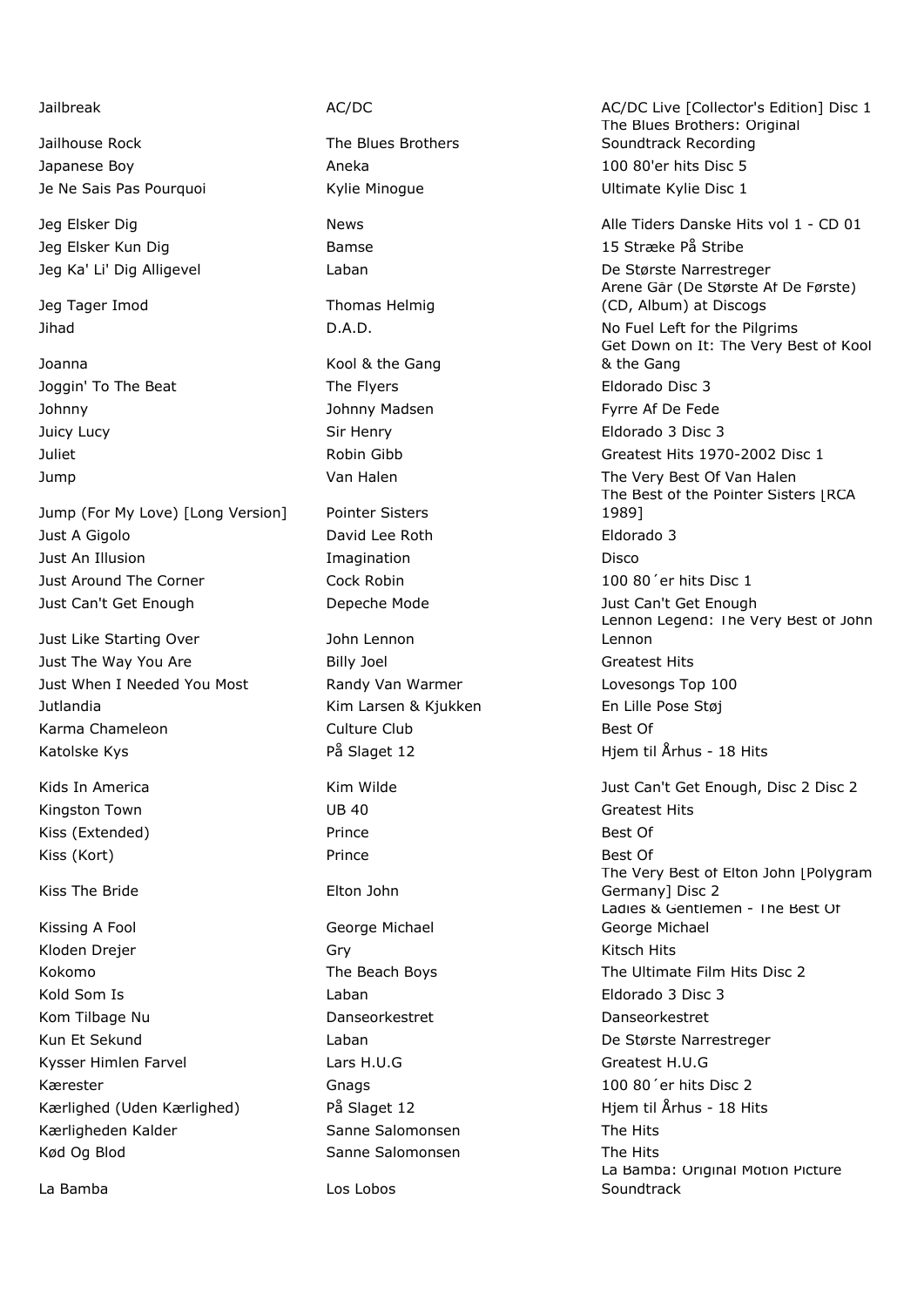Let's Go Dancin' (Ooh La La La) Kool & the Gang Let's Groove Earth Wind & Fire 100 80´er hits Disc 2 Let's Hear It For The Boy **Deniece Williams** 100 80<sup>'</sup> er hits Disc 1 Let's Stay Together **Tima Turner** Time Turner All the Best Disc 1 Lev Livet Nu **Dodo & The Dodos** Største Hits Li'e Midt I Mellem **På Slaget 12** Hiem til Århus - 18 Hits en 19 Hits Like A Prayer **Mature A Prayer A Collection** Madonna **The Immaculate Collection** Like A Roller Coaster The Sugar And The Lollipops Toppen af poppen Like A Virgin **Matooma** Madonna **The Immaculate Collection** 

Little Town Flirt **Supplement Contract Contract Smokie** Smokie Single Livin' On A Prayer **Bon Jovi Cross Road** Cross Road Living On My Own **Freddy Mercury Single** Single Lost In France **Bonnie Tyler** Greatest Hits [Sony] Love In Siberia Laban De Største Narrestreger Love Is A Stranger Eurythmics The Ultimate Collection Love Will Conquer All **Lionel Richie Love On The Ceiling** Dancing On The Ceiling Love Will Turn You Around Kenny Rogers 25 Greatest Hits Lover Come Back (To Me) Dead Or Alive 100 80<sup>'</sup>er hits Disc 4 Lygtemandens Sang Gnags Gnags Greatest Gnags Greatest Magi I Luften Halberg-Larsen Magi i luften Magic **Newton-John** Divia Newton-John Definitive Collection

Making Your Mind Up Bucks Fizz Greatest Hits Mama **Mama** Genesis Genesis Turn It On Again

Man In The Mirror **Michael Jackson** 

Ladies Night Kool & the Gang Lav Sol Over Århus Gnags Gnags Greatest Legs ZZ Top Greatest Hits Lessons In Love Level 42 Level 42 DriveTime Volume 3 Let The Music Play **Shannon** Shannon **Lost in music** 

Mandags Stævnemøde **Ray Dee Ohh** Ray Dee Ohh Ray Dee Ohh Mandolinspilleren Madsen Johnny Madsen Madsen Madsens Største Disc 2 Maneater Daryl Hall & John Oates 100 80´er hits Disc 3 Maniac **Michael Sembello** DriveTime Volume 3 Manic Monday Bangles 100 80´er hits Disc 2

La Isla Bonita Madonna The Immaculate Collection Get Down on It: The Very Best of Kool & the Gang

Lambada Kaoma most wanted new cool summerhits Land Of Confusion Genesis Flere fantastiske 80ére Disc 2 Lanternen TV 2 TV 2 Greatest (De Unge År) - disc 1 Lean On Me **Michael Bolton** The Ultimate Collection - CD 1

Let There Be Rock **AC/DC** AC/DC AC/DC AC/DC AC/DC Live [Collector's Edition] Disc 2 Get Down on It: The Very Best of Kool & the Gang

Little Lies **Fleetwood Mac** Greatest Hits (CD, Album) at Discogs **Greatest Hits** (CD, Album) at Discogs Live Is Life Opus The Golden Collection Disc 7 Live To Tell Madonna The Immaculate Collection Love Touch **Rod Stewart** Communications Communications Communications Communications Communications Communication Lovers Live Longer The Very Best Of Bellamy Brothers The Very Best Of Bellamy Brothers

Maid Of Orleans **OMD** OMD Just Can't Get Enough, Disc 2 Disc 2 HIStory: Past, Present and Future, Book I Disc 1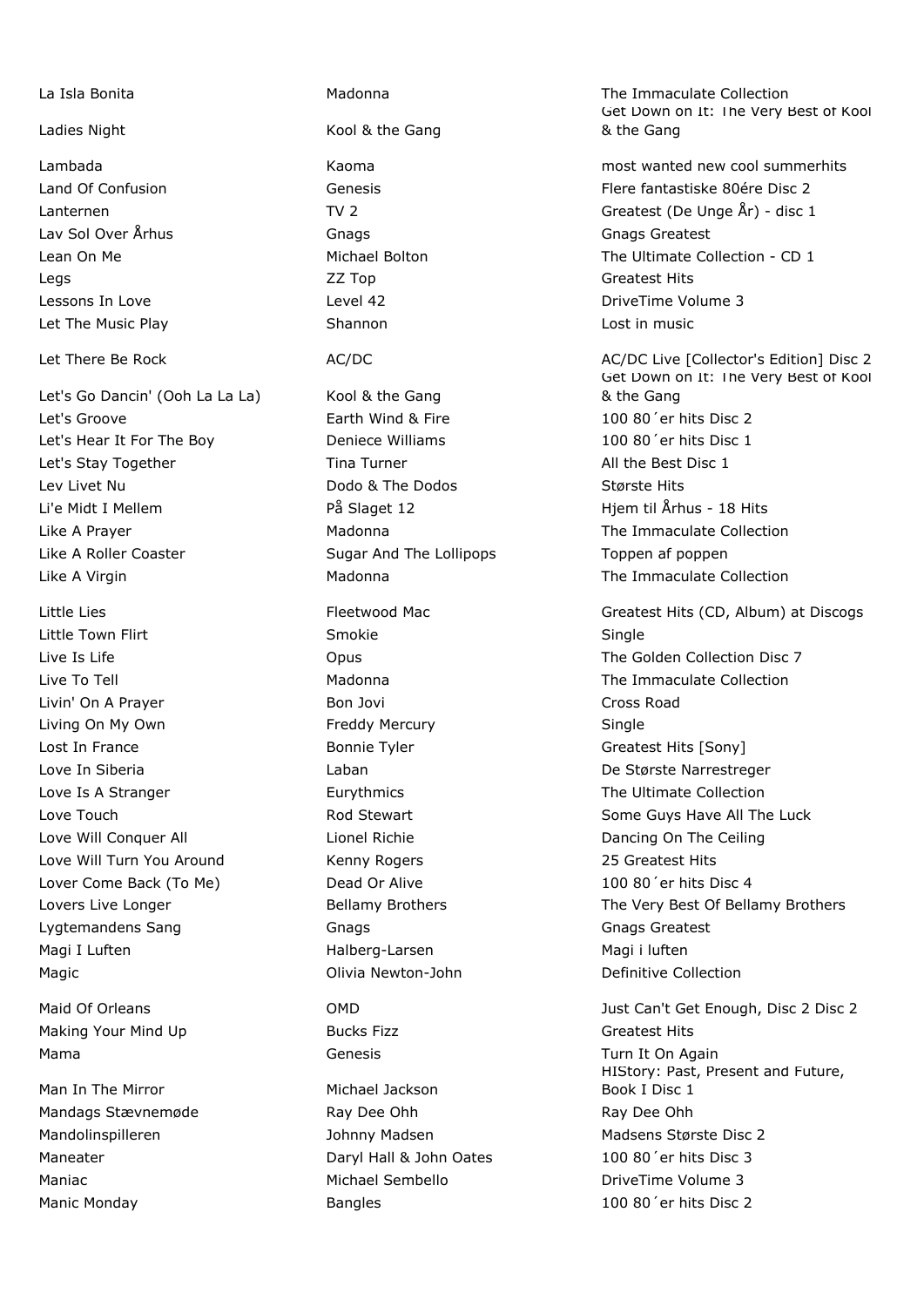Marquerita Time Status Quo Marianne Danseorkestret Danseorkestret

Marie Marie **Marie Shakin' Stevens** 

Master Blaster (Jammin') Stevie Wonder Maybe I'm Crazy Laid Back Good Vibes Meget Bedre Nu Laban Laban 2

Midnat I Europa Thomas Helmig Midnight Blue Louise Tucker & Charlie Skarbe Eldorado 3 Midnight Blue **ELO ELO ELO Discovery** Midnight Lady Chris Norman Feel the Musik Midsommersangen and Shubidua Femten skarpe skud Midt I En Drøm OneTwo Greatest Midt Om Natten The Kim Larsen & Kjukken En Lille Pose Støj Mig Og Molly **Kim Larsen & Kjukken** En Lille Pose Støj Militskvinder Lars H.U.G Greatest H.U.G Militskvinder (2010 Digital Re Kliche De Samlede Klichier Mine Øjne De Skal Se Lis Sørensen Allerstorste Sange Disc 1 Minus Til Plus Shu-bi-dua Shu-bi-dua 200 Missing You **Drive Time 3 Disc 2 Disc 2** Drive Time 3 Disc 2 Disc 2 Disc 2 Missionary Man **Eurythmics** The Ultimate Collection Collection Moments In Love The Art Of Noise Lovesongs Top 100 Disc 2 Money For Nothing The Straits Controller Money for Nothing Money for Nothing Money for Nothing

Mony Mony Billy Idol Pop Music 1987-88

Moonlight Shadow Mike Oldfield Morgensol **Morgensol** Lis Sørensen Allerstorste Sange Disc 2 Morning Train (Nine To Five) Sheena Easton The Party Album Mr. Swing King Greatest Gnags Greatest Gnags Greatest Gnags Greatest Murder Incorporated Bruce Springsteen Greatest Hits

Muscles **Diana Ross** 

My Girl And Me Gangway Gangway 100 80'er hits Disc 1 My Hometown Bruce Springsteen Greatest Hits My Oh My Slade **Eldorado 3** My Pretty One Cliff Richard & The Shadows The danish collection Disc 2 Mød Mig I Mørket Malurt Malurt Malurt det bedste af dansk musik Na Na Ni Na Ni The Flyers Changes and The Eldorado Nanna Sebastian Sebastian På Vulkaner Natsværmer **Lars H.U.G** Lars H.U.G Greatest H.U.G Createst H.U.G Createst H.U.G C

Whatever You Want: The Best of Status Quo Disc 2 Maria Magdalena **Magdalena** Sandra Sandra Just Can't Get Enough Marie Marie Marie Broom Brødrene Olsen Medley remix af danske hits Shakin' Stevens-Greatest Hit [UK-Import] Master And Servant **National Servant** Depeche Mode Some Great Reward Song Review: A Greatest Hits Collection [Import Bonus Tracks] Material Girl **Material Collection** Madonna **The Immaculate Collection** Årene Går (De Største Af De Første) (CD, Album) at Discogs Miss You Like Crazy Natalie Cole Natalie Cole Greatest Hits Vol. 1 Money's Too Tight (To Mention) Simply Red 25: The Greatest Hits [CD/DVD] Disc 2

The Best of Maggie Reilly: There and Back Again Love & Life: The Very Best of Diana Ross [1 Disc Edition] My Guy Sister Sledge Beau Controller Supervisory Controller School and Definitive Groove: Sister Sledge Natradio TV 2 TV 2 Greatest (De Unge År) - disc 1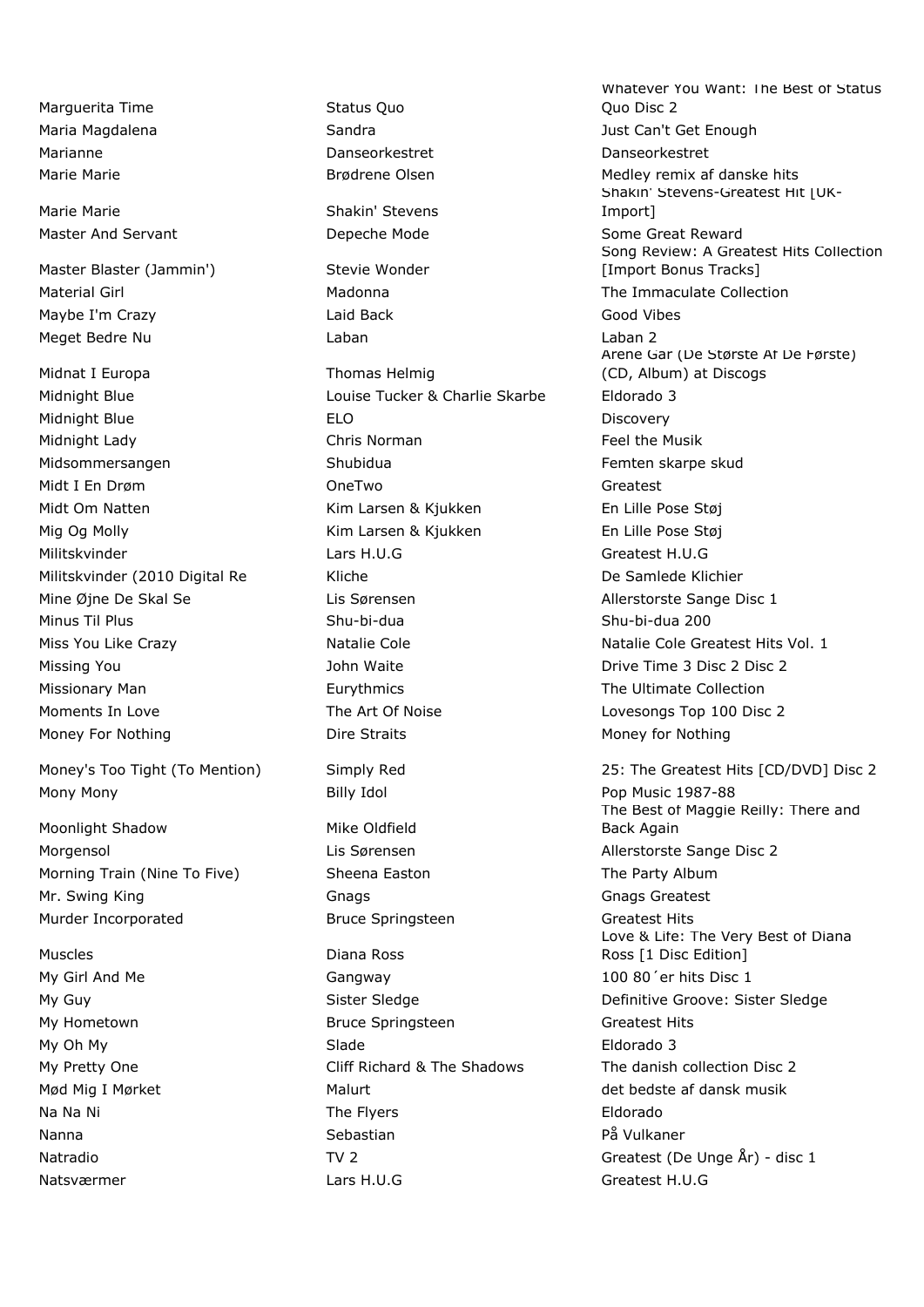Neutron Dance **Pointer Sisters** Never Can Say Goodbye The Communards The The Pink Album Never Gonna Give You Up **Rick Astley Connaiss Connaiss Createst Hits** 

Never Say Die (Give A Little Bit More) Cliff Richard & The Shadows The danish collection Disc 2 Neverending Story **Network** Limahl 80s Forever New York - Rio - Tokyo Trio Rio Fetenkult Disco 80

No Doubt About It **Hot Chocolate** Nothing Compares To You **Sinead O'Connor** Flere fantastiske 80' ere Nothing's Gonna Change My Love For You **Glenn Medeiros** Amoureuse **Amoureuse** Nothing's Gonna Stop Us Now Starship 100 80'er hits Disc 5

Nu Hvor Du Har Brændt Mig Af Thomas Helmig Nummer Et Laban Laban Laban Alexandr Laban 4 Når Jeg Bliver Gammel Gnags Greatest Gnags Greatest Gnags Greatest Når Lygterne Tændes Lars H.U.G Greatest H.U.G Oh L'Amour Erasure 80s Forever One Day I'll Fly Away **Randy Crawford The Best of Randy Crawford** The Best of Randy Crawford One More Night **Phil Collins** Phil Collins **Hits** 

One More Try **George Michael** One Way Love **Agnetha Fältskog Communist Eyes of a Woman** Ooa Hela Natten Attack 100 80'er Hits Ostesangen Sebastian Sebastian Sebastian Skattegen Out Of The Blue **Cue** Cue **Cue Cue Cue Dance Classics** Out Of Touch Daryl Hall & John Oates 100 80´er hits Disc 2 Pamela **Toto** Toto Greatest Hits (2xCD)

Part Time Lover Stevie Wonder

Passengers **Elton** John

Nikita Elton John

Papirsklip Kim Larsen

Penge **Dodo & The Dodos** Største Hits **Penge** Største Hits People Are People **Notain** Depeche Mode **Some Great Reward** Perfect Fairground Attraction 100 80'er hits Disc 3

Physical **Collection Collection** Olivia Newton-John **Definitive Collection** 

The Best of the Pointer Sisters [RCA 1989]

The Very Best of Elton John [Polygram Germany] Disc 2 Nineteen **Paul Hardcastle Forever Young Disc 2** Paul Hardcastle **Forever Young Disc 2** Every 1's a Winner: The Very Best of Hot Chocolate

Årene Går (De Største Af De Første) (CD, Album) at Discogs Nærmest Lykkelig TV 2 TV 2 Greatest (De Unge År) - disc 1 Oh Julie Shakin' Stevens Shakin' Stevens Shakin' Stevens-Greatest Hit [ Ladies & Gentlemen - The Best Of George Michael One Of Us **ABBA** ABBA ABBA ABBA ABBA - Gold: Greatest Hits Open Your Heart **Madonna** Madonna The Immaculate Collection Our House The Ultimate Summer Party Disc 2 Owner Of A Lonely Heart Yes Yes November 2012 12:00 Prive Time 3 Disc 2 Disc 2 Papa Don't Preach **Madonna** Madonna The Immaculate Collection Kim Larsen's Greatest: Guld & Grønne Skove Song Review: A Greatest Hits Collection [Import Bonus Tracks] Pas På Dine Blå Øjne **Tøsedrengene** Alle Tiders Danske Hits 1 - CD 2 The Very Best of Elton John [Polygram Germany] Disc 2

Perfect World **Huey Lewis And The News** This Is It: the Collection [UK-Import] Personal Jesus **Depeche Mode** Depeche Mode The Best Of Depeche Mode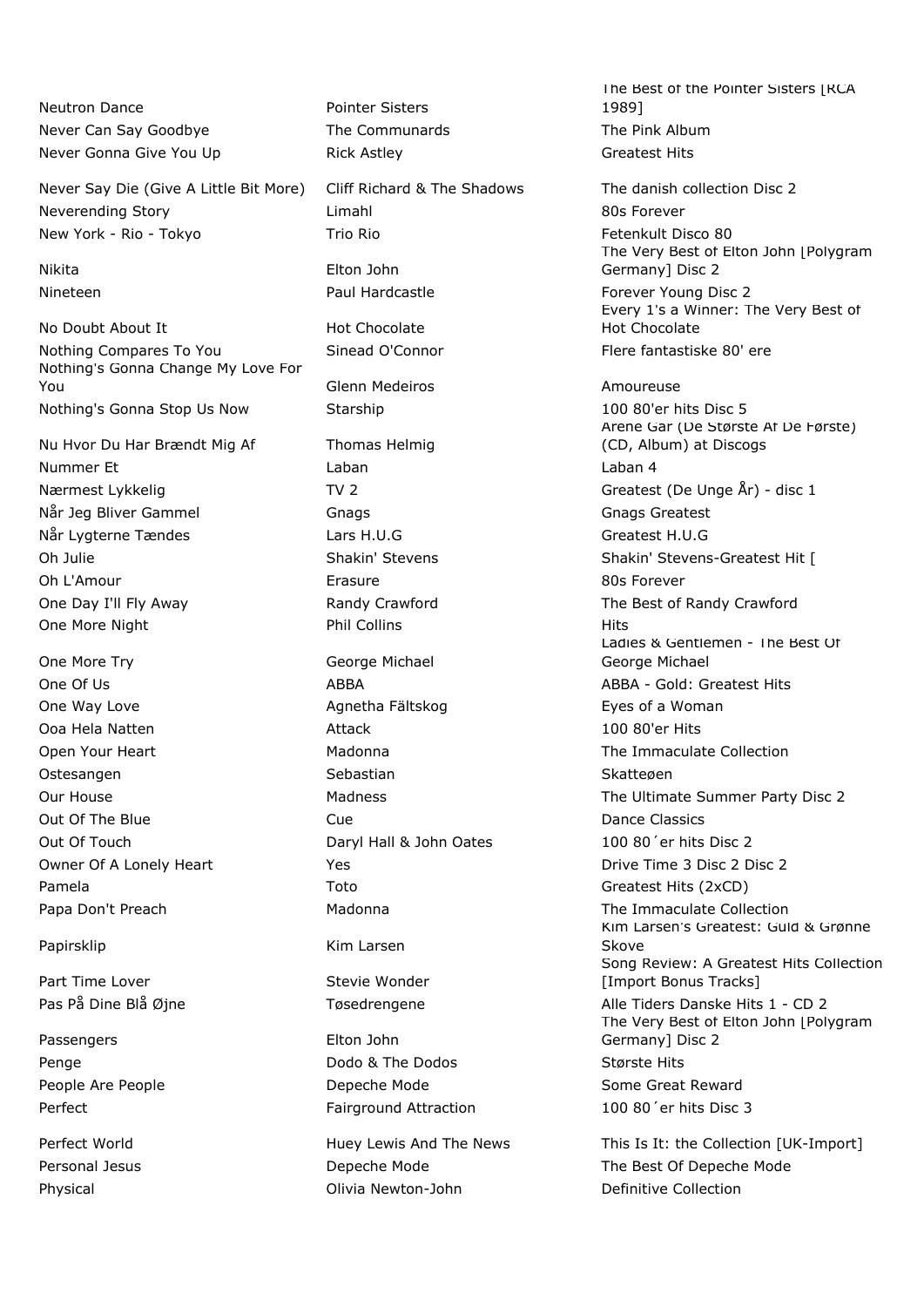Pianomand Kim Larsen & Kjukken En Lille Pose Støj Pigen Med Det Røde Hår **Dodo & The Dodos** Største Hits Precious Little Diamond Fox The Fox 100 80'er hits Disc 5 Pride (In The Name Of Love) U2 Contract Unit Contract Contract Contract Contract Contract Contract Contract Contract Contract Contract Contract Contract Contract Contract Contract Contract Contract Contract Contract Contra Private Dancer The Tina Turner Tina Turner All the Best Disc 2 Private Investigations **Dire Straits** Dire Straits Money for Nothing Purple Rain **Prince Best Of Best Of Prince Best Of Best Of Best Of Best Of Best Of Best Of Best Of Best Of Best Of Best Of Best Of Best Of Best Of Best Of Best Of Best Of Best Of Best Of Best Of Best Of Best Of Best Of** Purple Rain (Kort) **Prince Prince** Best Of Push Single Single Single Single Single Single Single Single

Radio Ga Ga Canter Communication Communication Communication Communication Communication Communication Communication Communication Communication Communication Communication Communication Communication Communication Communi Radio Rita November 200 Disc 5 Shu-bi-dua Shu-bi-dua Shu-bi-dua 200 Disc 5 Red Red Wine (Extended)  $UB 40$  DB 40 Pure Hits Regndans Danseorkestret Danseorkestret

# Remember Me **Cliff Richard & The Shadows** The danish collection Disc 2 Respectable The Mel & Kim **Respectable Mel 2** Mel & Kim **Forever Young Disc 2** Ridder Lykke **Alle Tiders Danske Hits 1 - CD 2** and 2 - CD 2 Alle Tiders Danske Hits 1 - CD 2 Ride On Time **Black Box** Black Box **Dance.Dk** Right Here Waiting The Richard Marx Createst Hits Rigtige Mænd TV 2 TV 2 Greatest (De Unge År) - disc 1 River Of Dreams **Billy Joel** Billy Joel **River of Dreams** River of Dreams Rock And Roll Is King Electric Light Orchestra The Golden Collection Disc 4 Rockin' The Trolls **Eldorado 3** BZN **Eldorado 3** Rock'n Roll Hitmix (Maxi Version) Shakin' Stevens Rock'n `Roll Hitmix `99 Rock'n Roll Hitmix (Radio Version) Shakin' Stevens Rock'n' Roll Hitmix 99 Romeo Sebastian Sebastian Sebastian Stjerne Til Støv Romeo And Juliet **Notice 20 Formula** Dire Straits **Money For Nothing** Money for Nothing Rosanna **Toto** Toto Greatest Hits (2xCD) Round & Round The Round Communist Clare of the State of the State of the State of the State of the State of the M Run For Love Winder Eldorado Disc 2 Running In The Family **Level 42** Level 42 **Forever Young Disc 2 Forever Young Disc 2** Rytmehans 2000 Gnags Greatest Gnags Greatest Gnags Greatest Ræven Og Rønnebærerne TV 2 TV 2 Greatest (De Unge År) - disc 1

Sad Songs (Say So Much) Elton John Safari Gnags Gnags Greatest Safety Dance **Men Without Hats** 80s Forever

Sailing **Rod Stewart** Sally Comes Around (Radio Mix) Bonnie Tyler The Very Best Of Sammen & Hver For Sig Kim Larsen & Kjukken En Lille Pose Støj

Sandy **Sandy John Travolta** Sangen Om Langfart Sebastian Sebastian and Sebastian and Sebastian and Solernes Boheme Satellit Danseorkestret Danseorkestret

Relax **Frankie Goes To Hollywood** Sacrifice Elton John

Popmusikerens Vise TV 2 TV 2 Greatest (De Unge År) - disc 1 Puttin' On The Ritz Taco The Taco Taco The Suite Can't Get Enough, Disc 2 Disc 2 Disc 2 25 Years Of Number 1 Hits - Vol. 7 1984/1985 The Very Best of Elton John [Polygram Germany] Disc 2 The Very Best of Elton John [Polygram Germany] Disc 2 Said I Love You... But I Lied Michael Bolton The Ultimate Collection - CD 1 Best of Rod Stewart [WEA International] Grease (Original 1978 Motion Picture Soundtrack)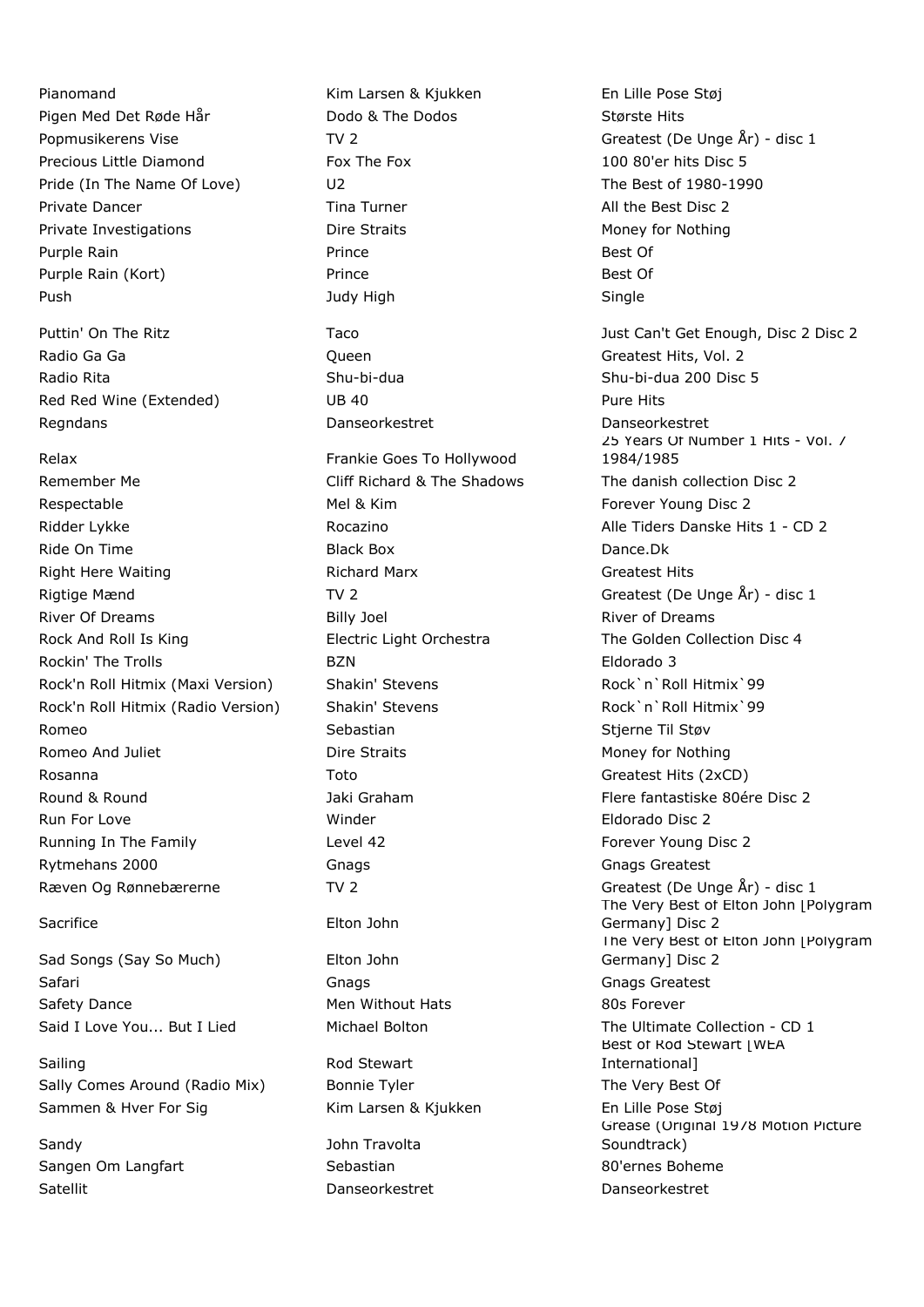Save The Last Dance The Last Dance Colly Parton Collection Største Hits Savner En Som Dig Doraz Eldorado 3 Disc 3 Say I'm Your Number One **Princess** Forever Young Disc 2 Say You Say Me **Lionel Richie** The Ultimate Film Hits Cay Me Lionel Richie The The Ultimate Film Hits Sealed With A Kiss Jason Donovan Lovesongs Top 100 Secret Garden **Bruce Springsteen** Greatest Hits Self Control Laura Branigan Eldorado Disc 2 Self Control (Extended) Laura Branigan Maxisingle Send Me An Angel **Real Life Real Life Real Life Eldorado 3** Sensommer På Strøget Gnags Greatest Gnags Greatest Gnags Greatest Seven Tears Goombay Dance Band It's Party Time 2

Shaddap Your Face The Joe Dolce The Shaddap Your Face Shaddap Your Face The Shaddap Shaddap Shaddap Shaddap Shaddap Shaddap Shaddap Shaddap Shaddap Shaddap Shaddap Shaddap Shaddap Shaddap Shaddap Shaddap Shaddap Shaddap Sh She Wants To Dance With Me Rick Astley 100 80'er hits Disc 5 She's Like The Wind **Patrick Swayze Patrick Swayze** Patrick Swayze *Dirty Dancing* She's So Beautiful Cliff Richard & The Shadows The danish collection Disc 2

Should I Do It Pointer Sisters Should I Stay Or Should I Go The Clash 100 80'er hits Disc 1 Siamese Twin Communication Communication D.A.D. No Fuel Left for the Pilgrims

Sig Du Ka' Li' Mig Tweedrengene Sig Ingenting (Jeg Ved Det) Laban De Største Narrestreger

Sirenesangen Thomas Helmig Sisters Are Doin' It for Themselves Eurythmics Eurythmics The Ultimate Collection Sixteen Tons **Sixteen Tons The Hits** Johnny Cash **The Hits** Skal Det Være Os Tre **Calcul Concel Dum & Bananerne** After Skiing 2010 Skibet Skal Sejle I Nat Lars H.U.G Createst H.U.G Createst H.U.G Sleeping Bag **Sleeping Bag Community ZZ Top Greatest Hits** Greatest Hits Sleeping My Day Away **D.A.D.** D.A.D. No Fuel Left for the Pilgrims Slingrer Ned Ad Vestergade Gnags Greatest Gnags Greatest

Slow Hand **Pointer Sisters** Smooth Criminal Michael Jackson The Collection

So Emotional Whitney Houston Someone To Hold Me Tonight Søren Sko Single

Something About You Baby I Like Status Quo Sometimes **Erasure** Erasure **Example 20 Finally Example 20 Finally Example 20 Finally Hits The Very Best Of Erasure** 

Song For Guy **Elton John** 

Sorry Seems To Be The Hardest Word Elton John

## Shirley Shakin' Stevens

Seven Wonders **Fleetwood Mac** Greatest Hits (CD, Album) at Discogs **Greatest Hits** (CD, Album) at Discogs Sexual Healing The Marvin Gaye The GOLDEN COLLECTION DISC 1 Shakin' Stevens-Greatest Hit | UK-Import] Shoot To Thrill **AC/DC** AC/DC AC/DC AC/DC AC/DC AC/DC Live [Collector's Edition] Disc 1 The Best of the Pointer Sisters [RCA 1989] Det Bedste Af Dansk Musik - CD2 Disc  $\overline{2}$ Årene Går (De Største Af De Første) (CD, Album) at Discogs The Best of the Pointer Sisters [RCA 1989] Smooth Operator **Sade** Sade The Golden Collection CD 6 Smuk Og Dejlig Anne Linnet Anne Linnet Nattog til venus CD 2 Whitney Houston The Ultimate Collection Whatever You Want: The Best of Status Quo Disc 1 The Very Best of Elton John [Polygram Germany] Disc 2 Sorgenfri Shu-bi-dua Shu-bi-dua 200 Disc 7 The Very Best of Elton John [Polygram Germany] Disc 2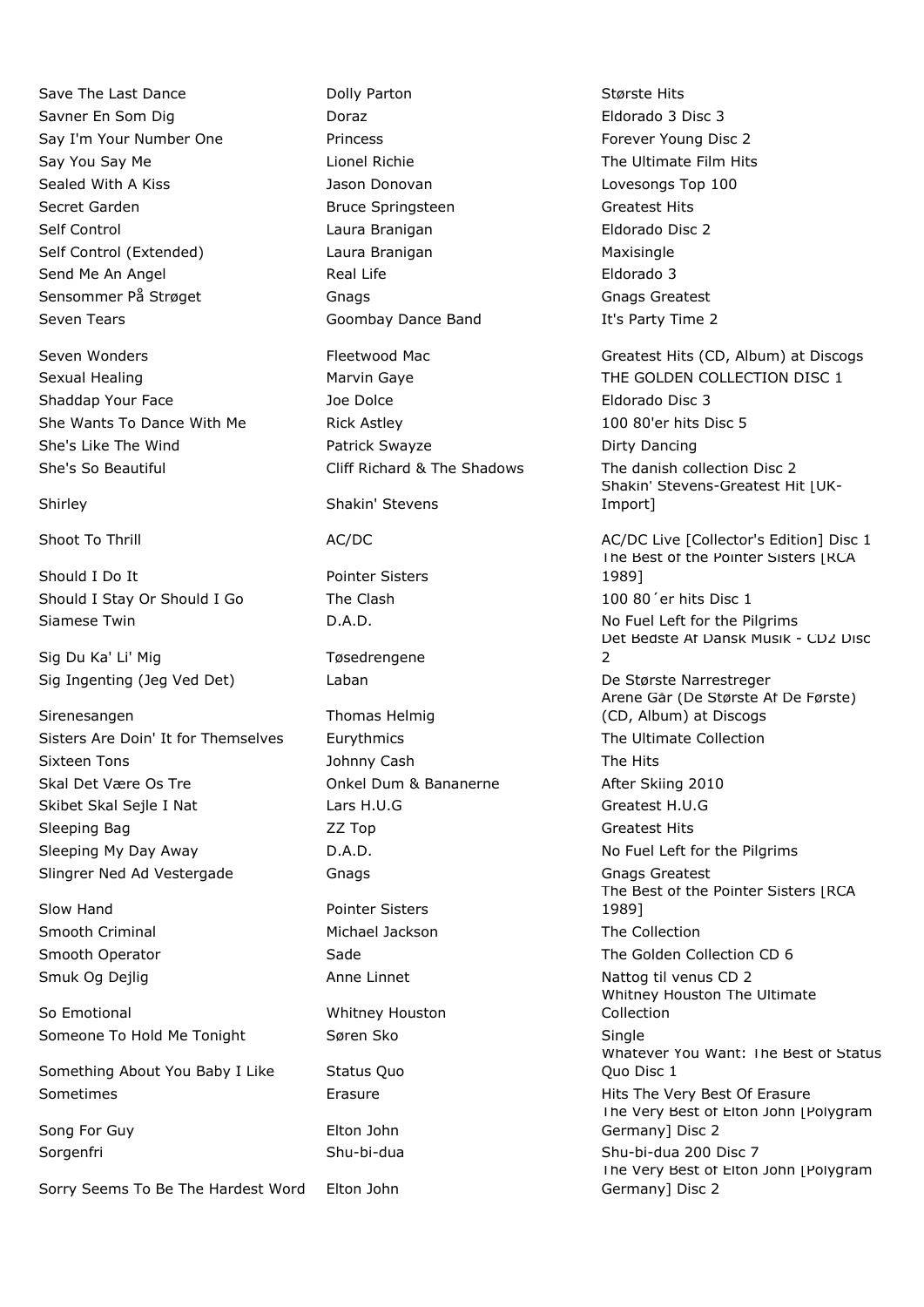Spiller Et Spil **Spiller Et Spiller Et Spiller Compared Accord Halberg - Larsen** 100 80<sup>'</sup>er hits Disc 3 Spirits In The Material World The Police The Police Greatest Hits Stammer Fra Et Kys **Stammer Fra Et Kys** Bodo & The Dodos Største Hits Steamy Windows **Tima Turner** All the Best Disc 2 Stik Mig En Øl Carl Petter Carl Petter Carl Petter Kitsch Hits 2 Stille Før Storm Lis Sørensen Allerstorste Sange Disc 2 Stille Før Storm Sebastian Sebastian På Vulkaner Stjernenat The Stjernenat Stjernenat Madsen Stjernenat Fyrre Af De Fede Stranger In Town Toto Greatest Hits (2xCD) Streets Of Philadelphia **Bruce Springsteen** Greatest Hits Stuck On You **Lionel Richie Truly The Lovesongs** Current Control Control Current Current Current Current Current Current Current Current Current Current Current Current Current Current Current Current Current Current Curre

Susan Himmelblå Kim Larsen Sussudio **Phil Collins** Phil Collins **Hits** Sweet Dreams (Are Made Of This) Lurythmics The Ultimate Collection

Sweet Home Chicago The Blues Brothers Sweet Little Maybeline The Wolfgang Single Sweet Sixteen The Billy Idol Flere fantastiske 80ére Disc 2 Sweetheart **Exercise State Henning Stærk** Greastet And Still Going Strong Sweetheart Darlin' My Dear (Lisa My Love) Mixed Emotions Eldorado 3 Disc 2 Sømand Af Verden The Dodo & The Dodos Største Hits Så Er Det Nok Sådan Man Gør Dodo & The Dodos Største Hits

Så 'Der Vogn Nalle Eldorado Disc 2 Tabt Mit Hjerte **Anne Linnet** Anne Linnet Nattog til venus CD 2 Tainted Love **Soft Cell** Soft Cell **The Pink Album** Tak For I Dag Bamses Venner Levende lystement and the Bamses Venner Levende lystement and the Levende lystement Take Me To Your Heart **Rick Astley Communist Createst Hits** Take Me Up **Scotch** Scotch Single Single Single Take My Breath Away **Berlin** 100 80'er hits Disc 5 Take On Me **A-HA** A-HA 80s Forever

Tarzan Mama Mia **Kim Larsen** 

Teardrops Shakin' Stevens Teenage Queenie Pussycats Eldorado 3 Disc 2 Tell Her About It **Acknowledge Contract An Innocent Man** Billy Joel **An Innocent Man** 

Sultans Of Swing **Sultans Community** Dire Straits **Money For Nothing** Money for Nothing Sumper The Rockers By Choice Communications of Greatest Hits Sun Of Jamaica Goombay Dance Band Caribbean Beach Party Sunday Bloody Sunday U2 The Best of 1980-1990 Sunday Girl **Blondie** Blondie **Blondie Best Of** Sunshine Reggae **Laid Back** Current Cood Vibes Superlove **Malurt** Malurt Magi i luften

Teardrops Womack & Womack Pop Music 1987-88

Stuck With You **Supple The Huey Lewis And The News** This Is It: the Collection [UK-Import] Sui Sui Sui Sui Suide and Sneakers Affects Af Dansk Musik Musik Contained Bedste Affects Affects Affects Affects Super Trouper **ABBA** ABBA ABBA ABBA ABBA - Gold: Greatest Hits Kim Larsen's Greatest: Guld & Grønne Skove The Blues Brothers: Original Soundtrack Recording

Så Gik Der Tid Med Det Tøsedrengene and Alle Tiders Danske Hits vol 1 - CD 01 Kim Larsen's Greatest: Guld & Grønne **Skove** Shakin' Stevens-Greatest Hit [UK-Import] Tell It To My Heart Taylor Dayne 100 80'er hits Disc 5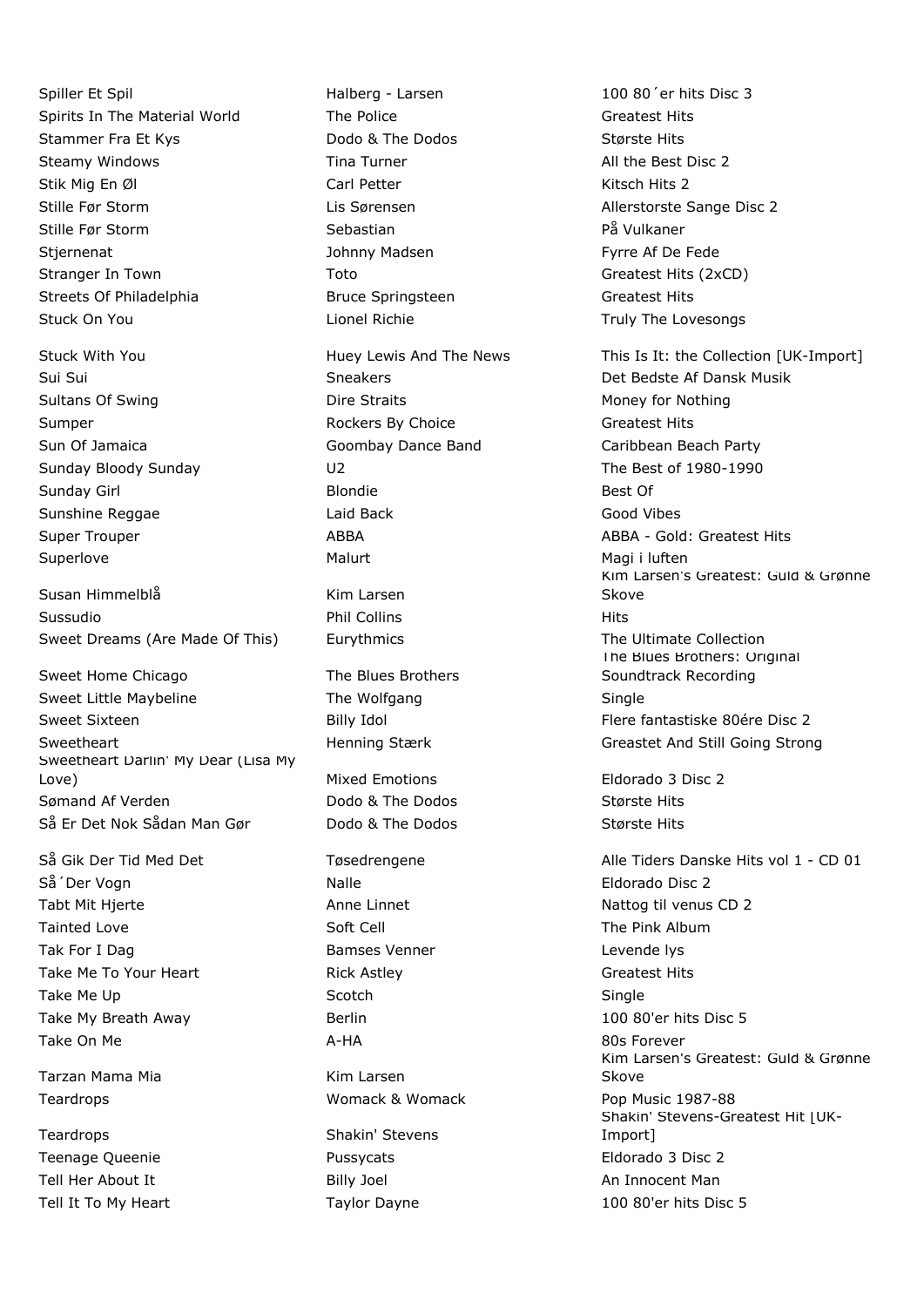That's The Way I Wanna Rock 'N' Roll AC/DC AC/DC AC/DC Live [Collector's Edition] Disc 2 The Best Tima Turner The Best Disc 1 and Turner All the Best Disc 1 The Edge Of Heaven The Pink Album Number 2012 Wham The Pink Album The Final Countdown **Europe** 100 80'er hits Disc 5

The First Cut Is The Deepest Rod Stewart

The Tide Is High The Party Album Blondie The Party Album

The Wanderer Status Quo

The Way You Make Me Feel Michael Jackson The Winner Takes It All **ABBA** ABBA ABBA ABBA - Gold: Greatest Hits

Theme From Mahogany **Diana Ross** Theme From S'Express S'Express S'Express 100 80'er hits Disc 5 There Is A Dogshit In My Garden Shubidua **Shubidua** Femten skarpe skud There Must Be An Angel (Playing With My Heart) **Eurythmics** Eurythmics The Ultimate Collection They Don't Know Tracey Ullman Tracey Ullman The Best Of Tracy Ullman

Think The Blues Brothers Think About Love **Dolly Parton** Bully Parton **Største Hits** This Hard Land **Bruce Springsteen** Greatest Hits This Is How We Party ( Party Mix) SOAP SOAP Single This Ole House The Shakin' Stevens Shakin' Stevens Shakin' Stevens-Greatest Hit [ Thorn In My Side **Eurythmics** Eurythmics The Ultimate Collection

Thriller Michael Jackson Time After Time **100 80<sup>'</sup>** er hits Disc 1 Time Dag Og Uge **Anne Linnet** Anne Linnet Nattog til venus CD 2 To Be With You **Mr. Big Greatest Hits** Greatest Hits

To France Maggie Reilly Together Forever The Rick Astley Controller Rick Astley Controller Greatest Hits

The Girl Is Mine **Michael Jackson/Paul McCartney** The Lady In Red The Chris De Burgh The Ultimate Film Hits Disc 2 The Land Of Make Believe **Bucks Fizz** Bucks Fizz **Bucks** Greatest Hits The Loco-Motion **Example 20 Example 20 Example 20 Example 20 Example 20 Example 20 Example 20 Example 20 Example 20 Example 20 Example 20 Example 20 Example 20 Example 20 Example 20 Example 20 Example 20 Example 20 Example** The Longest Time **An Innocent Man** Billy Joel **An Innocent Man** The Miracle Of Love **Eurythmics** Eurythmics The Ultimate Collection The Only Way Is Up The Only Way Is Up The Only Way Is Up The Only Way Is Up The Yazz Pop Music 1987-88 The Power Of Love **Frankie Goes To Hollywood** Lovesongs Top 100

The Power Of Love **100 80<sup>'</sup>er hits Disc 1** The Promise You Made Cock Robin Cock Robin 100 80<sup>'</sup> er hits Disc 2 The Riddle **Nik Kershaw** Greatest Hits The River **Bruce Springsteen** Greatest Hits **Bruce Springsteen** 

Best of Rod Stewart [WEA International] HIStory: Past, Present and Future, Book I Disc 1

The Power Of Love The Huey Lewis And The News This Is It: the Collection [UK-Import]

The Rose The Rose Experience The Divine (Greatest Hits) He Rose Experience The Divine (Greatest Hits) Whatever You Want: The Best of Status Quo Disc 2 HIStory: Past, Present and Future, Book I Disc 1 Love & Life: The Very Best of Diana Ross [1 Disc Edition]

The Blues Brothers: Original Soundtrack Recording HIStory: Past, Present and Future, Book I Disc 1 Tidens Kvinder TV 2 TV 2 Greatest (De Unge År) - disc 1 Tired Of Toein' The Line The Rocky Burnette Sensational 70's [Disky] Disc 3 The Best of Maggie Reilly: There and Back Again To Love Somebody **Michael Bolton** Michael Bolton The Ultimate Collection - CD 2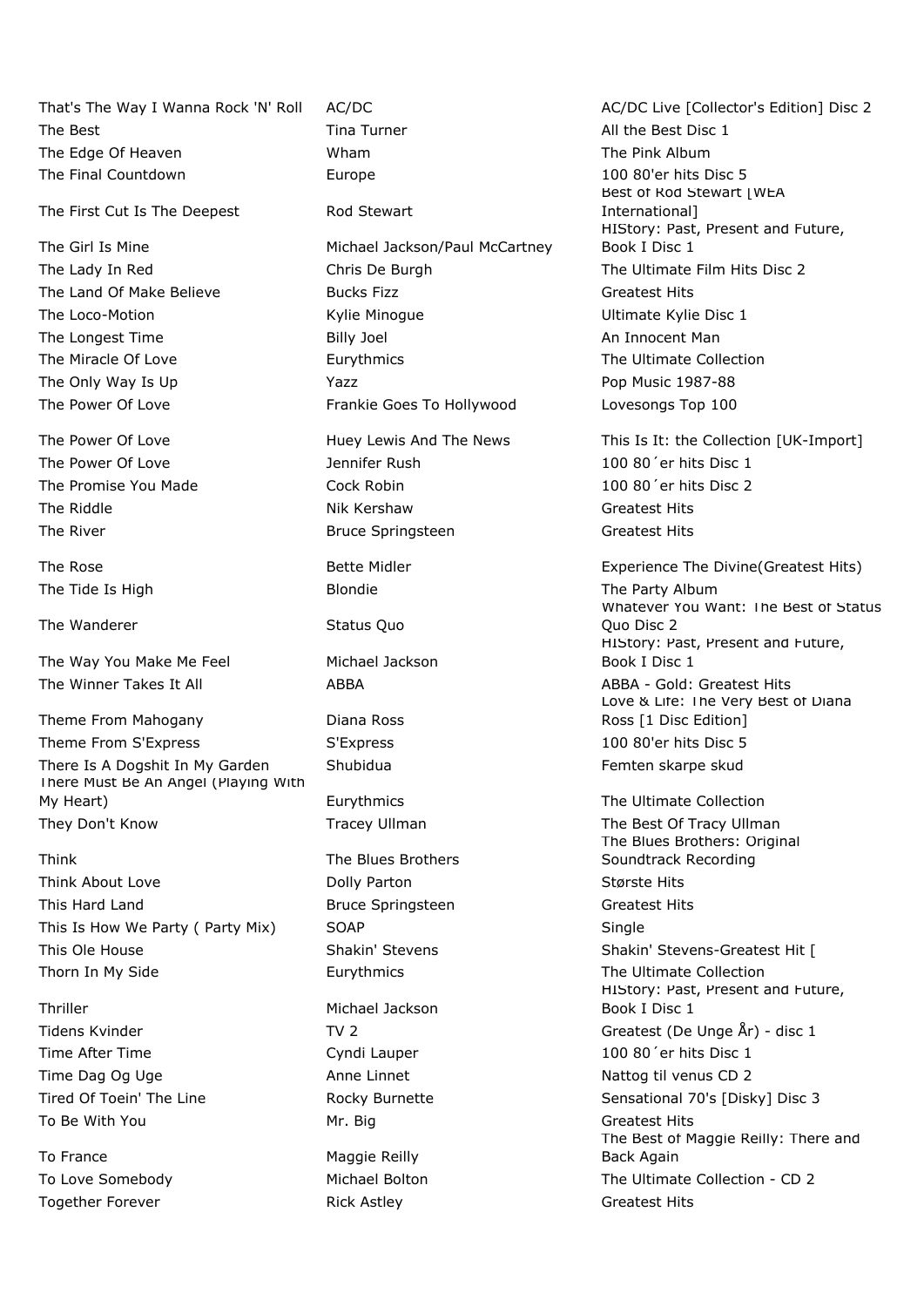Tonight I'm Yours (Don't Hurt Me) and Stewart Some Guys Have All The Luck Total Eclipse Of The Heart **Bonnie Tyler** Bonnie Tyler **Greatest Hits [Sony]** Touch Me **Samantha Fox** Samantha Fox **Modern 80's** Toy Soldiers **Martika** 100 80<sup>'</sup>er hits Disc 3 Tra La La Phill & Co **Phill & Co** Eldorado Disc 2 Trouble Lindsey Buckingham Law & Order True **Spandau Ballet** Forever Young Disc 2 Tube Snake Boogie **Contains Transformation** 22 Top **Greatest Hits** Greatest Hits Tunnel Of Love **Dire Straits** Dire Straits Money for Nothing Turbo TV 2 TV 2 Greatest (De Unge År) - disc 1 Twilight Cafe The Susan Fassbender 100 80'er hits Disc 5 Twisting By The Pool **Dire Straits** Dire Straits Money for Nothing Two Hearts **Example 2** and the Phil Collins **Hits** Hits Two People Time Turner Time Turner All the Best Disc 2 Typical Male The Tima Turner All the Best Disc 2 Tænker Altid På Dig Bamses Venner Franse i Bamse Sterner Bamse i Sterne Bamse i Sterne Bamse i Bamse i Bamses Venner Tæt På Ækvator Controller Christian Lis Sørensen Christian Allerstorste Sange Disc 1 U Can't Touch This **MC Hammer** All the Sea of the Flere fantastiske 80ére Disc 2 U.S.S.R. Eddy Huntington Modern 80's Ud Af Mørket The Sanne Salomonsen The Hits Ud Under Åben Himmel Tøsedrengene Alle tiders danske hits 1 Disc 3 Ude På Det Blå Ocean **På Slaget 12** Hiem til Århus - 18 Hits Uden Dig November 2012 Sanne Salomonsen The Hits Sanne Salomonsen Udenfor Sæsonen Johnny Madsen Fyrre Af De Fede Upside Down Diana Ross

Uptown Girl **Billy Joel** An Innocent Man Vamos A La Playa **Righeira** Righeira **Righeira** Forever Young Disc 2 Venner Kom Og Se Bamses Venner Bamses Venner Bamse <sup>'</sup>s Allerbedste Venus Marquis De Sade 100 80´er hits Disc 4 Vi Gør Det Vi Kan Li' Dodo & The Dodos Største Hits Video Video Brixx Kitsch Hits

View From A Bridge The Rim Wilde Communication Controller Controller Greatest Hits Vilde Kaniner Gnags Gnags Greatest Vill Ha Dej Freestyle Eldorado 3 Disc 2 Village People Megamix Village People Single Voyage Voyage The Contract Contract Desireless Modern 80's Disc 2 Vågen I Drømmeland Maria Lis Sørensen Maria Allerstorste Sange Disc 2 Vågner I Natten The Louis Codo & The Dodos Største Hits Vårvise Sebastian Sebastian På Vulkaner Waiting For A Star To Fall Boy Meets Girl 100 80<sup>'</sup>er hits Disc 2 Wake Me Up Before You Go Go Wham What Contact the Up Before You Go Go Wham Walk Of Life **Notain Community Community** Dire Straits Money Money for Nothing

Tonight I Celebrate My Love For You Peabo Bryson & Roberta Flack Flere fantastiske 80ére Disc 2 Turn Back The Clock Johnny Hates Jazz The Very Best Of Johnny Hates Jazz Under The Boardwalk **Bruce Willis** Bruce Willis The Ultimate Summer Party Disc 2 Love & Life: The Very Best of Diana Ross [1 Disc Edition] Vi Skaber En Verden Perfekt TV 2 Greatest (De Unge År) - disc 1 Vienna Ultravox Just Can't Get Enough, Disc 2 Disc 2 Vil Du Danse Med Mig TV 2 TV 2 Greatest (De Unge År) - disc 1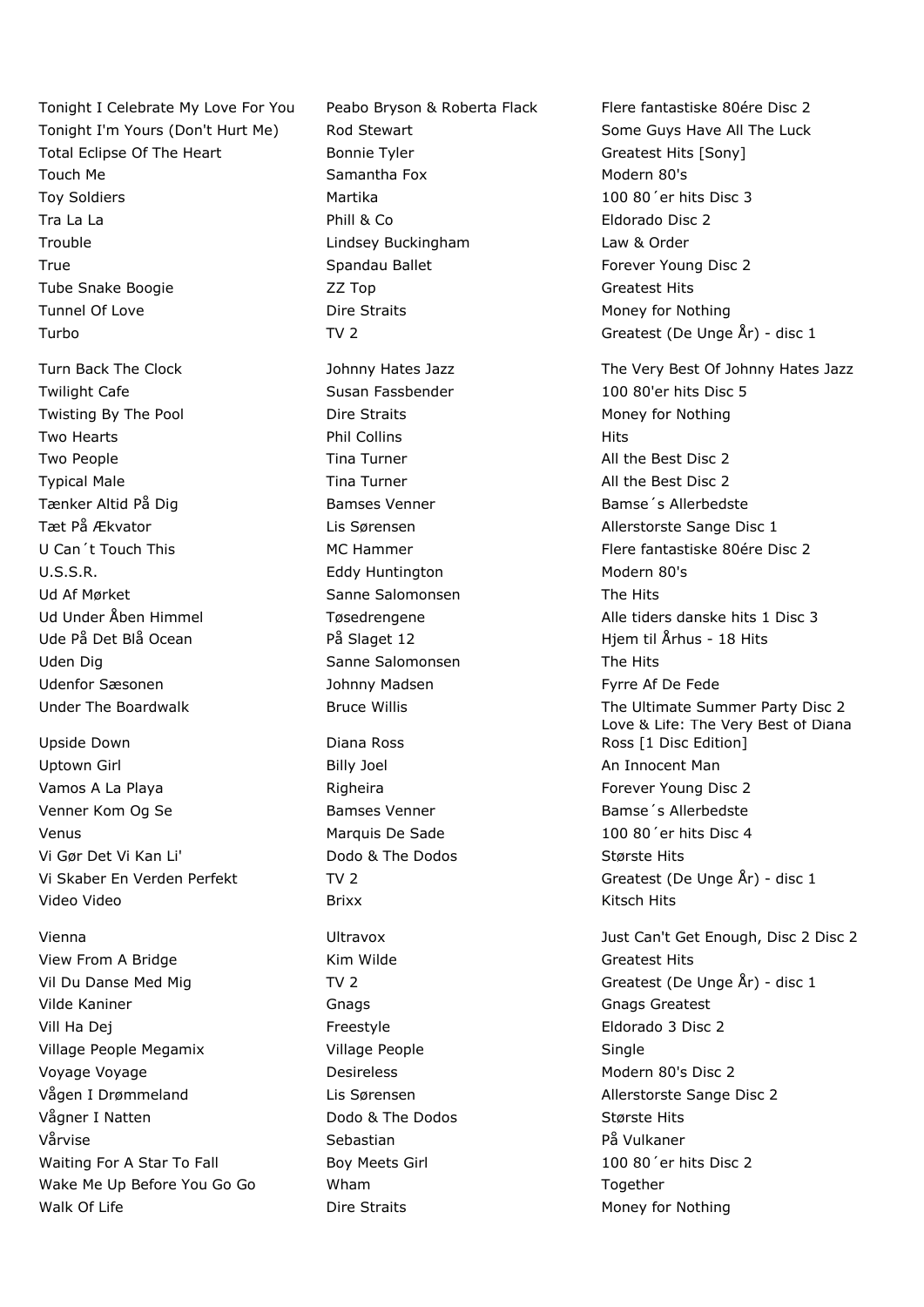Wanna Be Startin' Somethin' Michael Jackson We Don't Need Another Hero (Thunderdome) Tina Turner All the Best Disc 2 We Don't Talk Anymore Cliff Richard & The Shadows The danish collection Disc 2

We're Not Gonna Take It Twisted Sister What Am I Gonna Do (I'm So In Love With You) and Stewart

What Kinda Boy You Looking For (Girl) Hot Chocolate What You Get Is What You See Tina Turner All the Best Disc 1

What You're Proposing The Status Quo What's Love Got to Do With It Tina Turner All the Best Disc 2 When A Man Loves A Woman Michael Bolton The Ultimate Collection - CD 1 When Doves Cry **Best Of Prince Best Of Best Of Prince** Best Of When The Going Gets Tough, The Tough Gets Going Tough Gets Going Billy Ocean 100 80<sup>'</sup> er hits Disc 1 When Tomorrow Comes **Eurythmics** Eurythmics The Ultimate Collection When Will I Be Famous? Bros Bros 100 80'er hits Disc 2 Whenever You Need Somebody Rick Astley 100 80<sup>'</sup> er hits Disc 4

Where Do Broken Hearts Go Whitney Houston White Horse **Communist Communist Communist Communist Communist Communist Communist Communist Communist Communist Communist Communist Communist Communist Communist Communist Communist Communist Communist Communist Communist** 

White Horse (U.S.Edit) Laid Back

Why Do Fools Fall in Love Diana Ross Wide Boy **Nik Kershaw** Greatest Hits

Wishing Well Terence Trent D'arby 100 80'er hits Disc 5 With Or Without You **U2** U2 The Best of 1980-1990 Woman Behind The Man **Isetta Preston** Isetta Preston **Islams** Single

Work That Body **Diana Ross** Wouldn't Change A Thing Thing The Kylie Minogue Thing The Ultimate Kylie Disc 1 Wouldn't It Be Good (Original) Nik Kershaw '98 Remixes Wrapped Around Your Finger The Police The Police Greatest Hits Xanadu Olivia Newton-John Definitive Collection You Came **Kim Wilde** Sunshine Dance 2 You Can Leave Your Hat On Joe Cocker Joe Cocker - Greatest Hits You Can Win If You Want Modern Talking Motor Modern 80's

Walk On The Ocean Toad The Wet Sprocket feel the music

We Wanna Be Free The Shubidua Femten skarpe skud

Walking On Sunshine The Katrina & The Waves The Ultimate Summer Party Disc 1 HIStory: Past, Present and Future, Book I Disc 1

> Big Hits and Nasty Cuts: The Best of Twisted Sister Best of Rod Stewart | WEA International] Every 1's a Winner: The Very Best of Hot Chocolate Whatever You Want: The Best of Status Quo Disc 1

Where Did Our Love Go **Diana Ross/The Supremes** One Woman: The Ultimate Collection Whitney Houston The Ultimate Collection Sunshine Reggae: The Best of Laid Back

Who Made Who **AC/DC** AC/DC AC/DC AC/DC AC/DC AC/DC Live [Collector's Edition] Disc 1 Who's That Girl? Eurythmics The Ultimate Collection Love & Life: The Very Best of Diana Ross [1 Disc Edition] Wild Talk **D.A.D.** D.A.D. No Fuel Left for the Pilgrims

Wind Beneath My Wings **Bette Midler** Experience The Divine (Greatest Hits) Woodoo **Sneakers** Sneakers Alle Tiders Danske Hits 1 - CD 2 Words **F. R. David F. R. David Lovesongs Top 100 Disc 4** Love & Life: The Very Best of Diana Ross [1 Disc Edition]